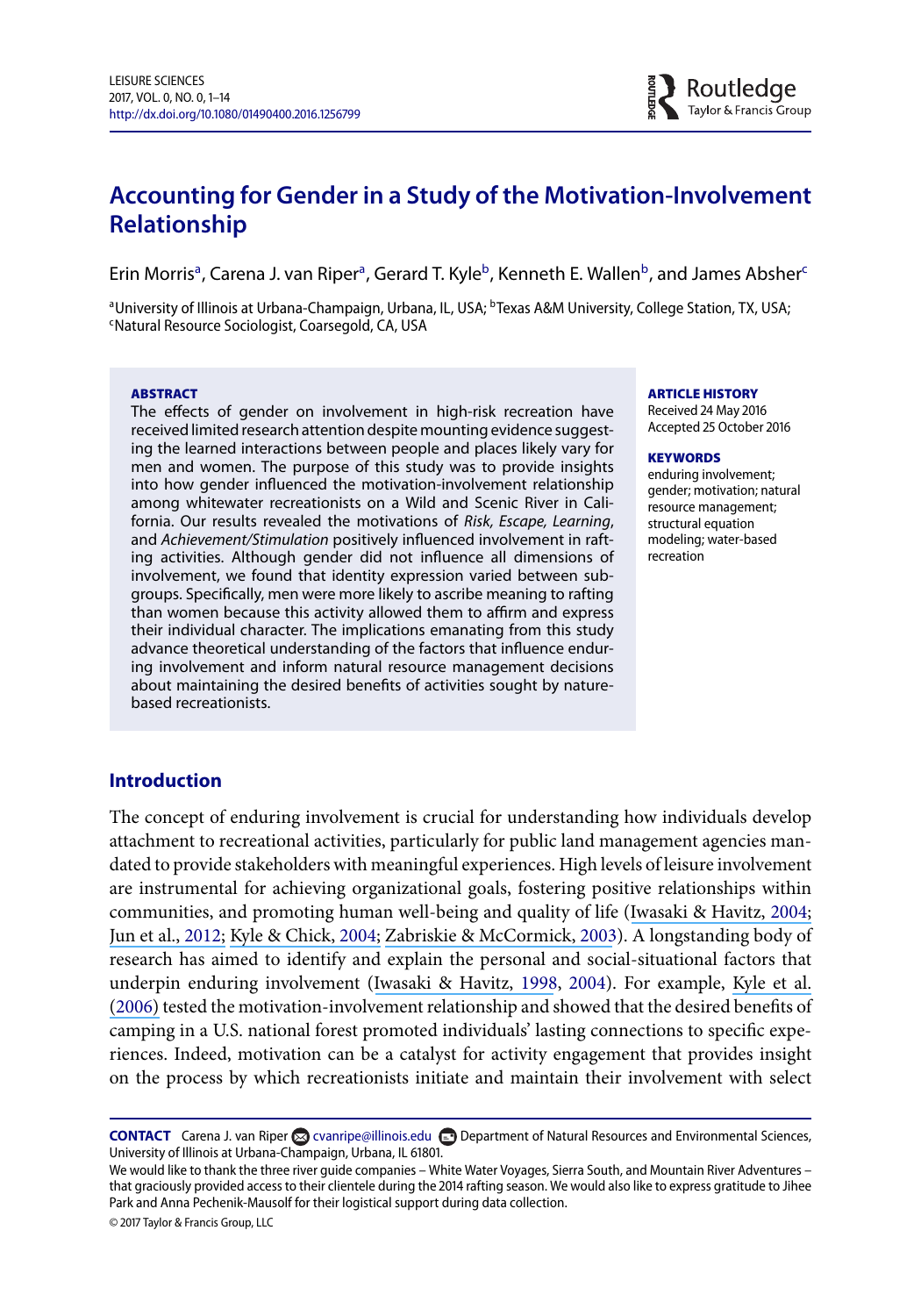leisure pursuits ([Josiam, Kinley, & Kim,](https://www.researchgate.net/publication/274081295_Involvement_and_the_tourist_shopper_Using_the_involvement_construct_to_segment_the_American_tourist_shopper_at_the_mall?el=1_x_8&enrichId=rgreq-358bf75993b0b78d15cbfae87c388d01-XXX&enrichSource=Y292ZXJQYWdlOzMxMzIzNDU4MTtBUzo0NTc4MDQ5MDIzNDI2NTZAMTQ4NjE2MDYwMjIxOQ==) 2005; [Prebensen, Woo, Chen, & Uysal,](https://www.researchgate.net/publication/258161154_Motivation_and_Involvement_as_Antecedents_of_the_Perceived_Value_of_the_Destination_Experience?el=1_x_8&enrichId=rgreq-358bf75993b0b78d15cbfae87c388d01-XXX&enrichSource=Y292ZXJQYWdlOzMxMzIzNDU4MTtBUzo0NTc4MDQ5MDIzNDI2NTZAMTQ4NjE2MDYwMjIxOQ==) 2012). Even though past research has indicated motivation and involvement vary by setting and activity type ([Kyle, Bricker, Graefe, & Wickham,](https://www.researchgate.net/publication/228744655_An_Examination_of_Recreationists) 2004; [McIntyre,](https://www.researchgate.net/publication/234683797_The_Personal_Meaning_of_Participation_Enduring_Involvement?el=1_x_8&enrichId=rgreq-358bf75993b0b78d15cbfae87c388d01-XXX&enrichSource=Y292ZXJQYWdlOzMxMzIzNDU4MTtBUzo0NTc4MDQ5MDIzNDI2NTZAMTQ4NjE2MDYwMjIxOQ==) 1989), more remains to be learned about this relationship in the context of high-risk activities that may be experienced differently by men and women ([McIntyre,](https://www.researchgate.net/publication/232443339_Involvement_in_risk_recreation_A_comparison_of_objective_and_subjective_measures_of_engagement?el=1_x_8&enrichId=rgreq-358bf75993b0b78d15cbfae87c388d01-XXX&enrichSource=Y292ZXJQYWdlOzMxMzIzNDU4MTtBUzo0NTc4MDQ5MDIzNDI2NTZAMTQ4NjE2MDYwMjIxOQ==) 1992). That is, a greater understanding of the gendered aspects of enduring involvement and its antecedent processes carries potential to advance leisure research.

Gender has received considerable attention in the leisure literature given its influence on the meanings that individuals ascribe to their experiences (Henderson, Bialeschki, Shaw, & Freysinger, 1996; [Little,](https://www.researchgate.net/publication/289229923_Women_and_adventure_recreation_Reconstructing_leisure_constraints_and_adventure_experiences_to_negotiate_continuing_participation?el=1_x_8&enrichId=rgreq-358bf75993b0b78d15cbfae87c388d01-XXX&enrichSource=Y292ZXJQYWdlOzMxMzIzNDU4MTtBUzo0NTc4MDQ5MDIzNDI2NTZAMTQ4NjE2MDYwMjIxOQ==) 2002; [Wiley, Shaw, & Havitz,](https://www.researchgate.net/publication/262873204_Men) 2000; Wood & Danylchuck, 2012). These gendered differences become more pronounced in the outdoors because women tend to be more risk-averse in their leisure choices and particularly wary of activities in isolated settings due to safety concerns (Evans, 2014; [Wiley et al.,](https://www.researchgate.net/publication/262873204_Men) 2000). The range of motivations that creates enduring involvement likely differs for men and women for other reasons as well, such as (a) the traditionally masculine nature of outdoor environments ([Lee et al.,](https://www.researchgate.net/publication/238398646_The_Effects_of_Specialization_and_Gender_on_Motivations_and_Preferences_for_Site_Attributes_in_Paddling?el=1_x_8&enrichId=rgreq-358bf75993b0b78d15cbfae87c388d01-XXX&enrichSource=Y292ZXJQYWdlOzMxMzIzNDU4MTtBUzo0NTc4MDQ5MDIzNDI2NTZAMTQ4NjE2MDYwMjIxOQ==) 2007; Shaw, 1994); (b) overrepresentation of men in these contexts (Bialeschki & Henderson, 2000); and (c) greater leisure constraints faced by women, including time, family commitments, perceived technical knowledge, and self-doubt (Henderson, 1991; Shaw, 1994; Wood & Danylchuck, 2012). However, fewer studies have considered the role that gender plays in involvement and its antecedent processes in the context of risky pursuits. If addressed, this gap in the literature could enhance programming and sustain the provision of recreational opportunities in settings that are traditionally associated with masculine traits ([Little,](https://www.researchgate.net/publication/289229923_Women_and_adventure_recreation_Reconstructing_leisure_constraints_and_adventure_experiences_to_negotiate_continuing_participation?el=1_x_8&enrichId=rgreq-358bf75993b0b78d15cbfae87c388d01-XXX&enrichSource=Y292ZXJQYWdlOzMxMzIzNDU4MTtBUzo0NTc4MDQ5MDIzNDI2NTZAMTQ4NjE2MDYwMjIxOQ==) 2002). Moreover, gender differences in the outdoors may help explain why women are sometimes discouraged from or uncomfortable in wildland recreation environments ([Bowker et al.,](https://www.researchgate.net/publication/23944863_Wilderness_and_Primitive_Area_Recreation_Participation_and_Consumption_An_Examination_of_Demographic_and_Spatial_Factors?el=1_x_8&enrichId=rgreq-358bf75993b0b78d15cbfae87c388d01-XXX&enrichSource=Y292ZXJQYWdlOzMxMzIzNDU4MTtBUzo0NTc4MDQ5MDIzNDI2NTZAMTQ4NjE2MDYwMjIxOQ==) 2006; [Pohl, Borrie, &](https://www.researchgate.net/publication/299484655_Women_Wilderness_and_Everyday_Life_A_Documentation_of_the_Connection_between_Wilderness_Recreation_and_Women) [Patterson,](https://www.researchgate.net/publication/299484655_Women_Wilderness_and_Everyday_Life_A_Documentation_of_the_Connection_between_Wilderness_Recreation_and_Women) 2000).

In this article, we examined the influence of motivation on enduring involvement in whitewater rafting on a federally designated Wild and Scenic River in California's Sierra Nevada. We also investigated the similarities and differences in the experiences reported by male and female recreationists. Findings from this work provide insight into the perceived benefits of psychological associations with potentially dangerous, nature-based activities.

#### **Literature review**

## *Motivation*

Motivations for engaging in leisure elucidate why people are pushed or pulled into outdoor recreation. According to the expectancy-valence model, the motivating force of human behav-ior is need satiation ([Lawler,](https://www.researchgate.net/publication/274219620_Motivation_in_Work_Organizations?el=1_x_8&enrichId=rgreq-358bf75993b0b78d15cbfae87c388d01-XXX&enrichSource=Y292ZXJQYWdlOzMxMzIzNDU4MTtBUzo0NTc4MDQ5MDIzNDI2NTZAMTQ4NjE2MDYwMjIxOQ==) 1973). The study of organizational behavior also suggests beneficial outcomes that inspire positive dispositions toward an activity will draw people to particular pursuits (Sherif & Cantril, 1947) because centrality and personal relevance determine the extent to which individuals are compelled to pursue their goals. Building on this concept, researchers have explored the psycho-physiological experiences that provide benefits to stakeholder groups such as outdoor recreationists. Specifically, Driver and others developed a battery of questions – the Recreation Experience Preference (REP) scale – to capture the psychological outcomes of recreation (Driver, 1983; [Driver & Knopf,](https://www.researchgate.net/publication/240689590_Personality_Outdoor_Recreation_and_Expected_Consequences?el=1_x_8&enrichId=rgreq-358bf75993b0b78d15cbfae87c388d01-XXX&enrichSource=Y292ZXJQYWdlOzMxMzIzNDU4MTtBUzo0NTc4MDQ5MDIzNDI2NTZAMTQ4NjE2MDYwMjIxOQ==) 1977; Driver & Tocher, 1970; [Manfredo, Driver, & Tarrant,](https://www.researchgate.net/publication/250614022_Measuring_leisure_motivation_A_meta-analysis_of_the_Recreation_Experience_Preference_scales?el=1_x_8&enrichId=rgreq-358bf75993b0b78d15cbfae87c388d01-XXX&enrichSource=Y292ZXJQYWdlOzMxMzIzNDU4MTtBUzo0NTc4MDQ5MDIzNDI2NTZAMTQ4NjE2MDYwMjIxOQ==) 1996). This scale sought to measure whether stakeholders attained their desired outcomes (Driver, 1983). Broadly, research that has used the REP scale can be organized into six categories: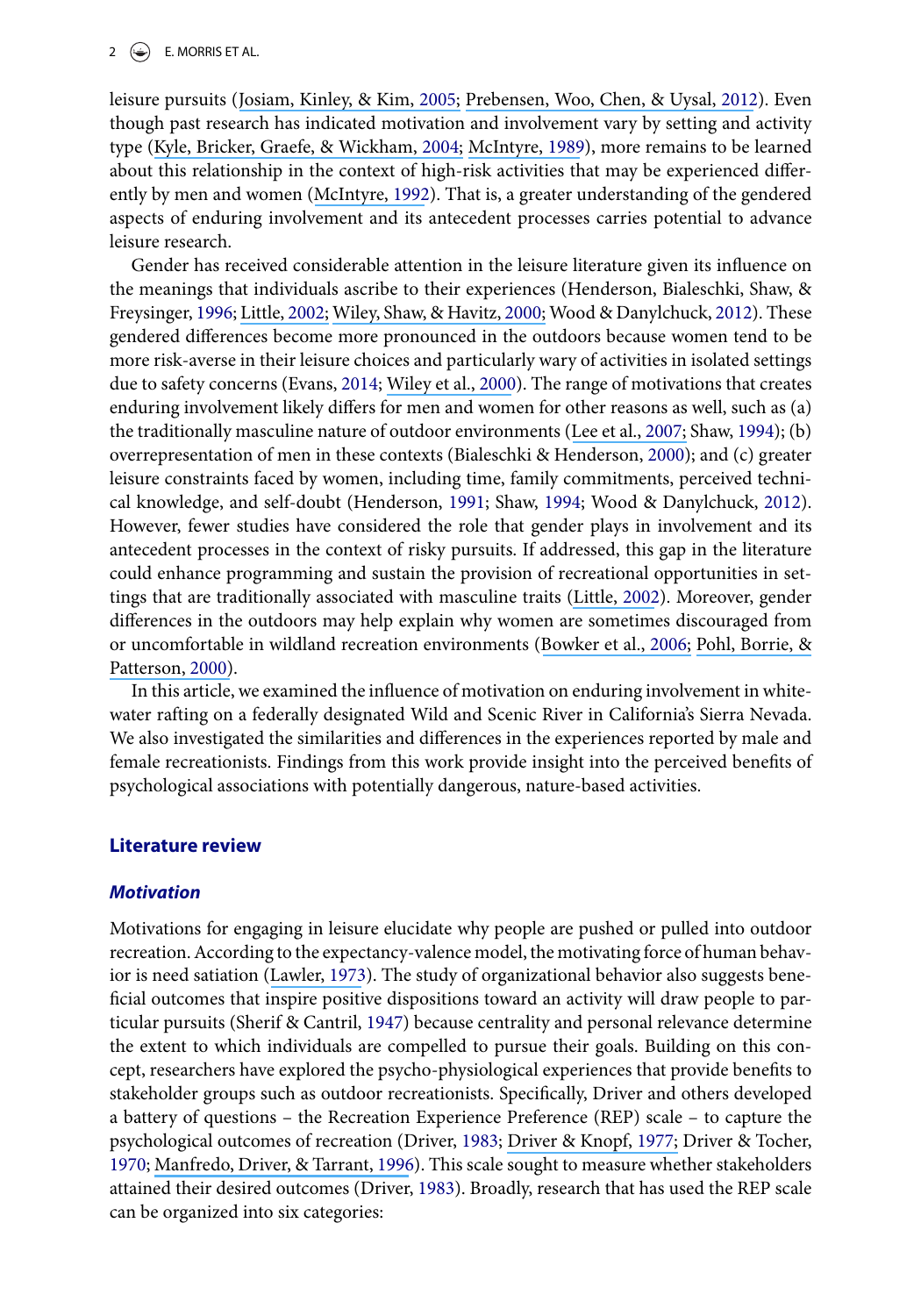- descriptions and comparisons among experience preferences;
- empirical research to categorize recreationists based on common experience preferences;
- investigations of the relationship between activity preferences and experience settings;
- connections between experience preferences and nonleisure conditions;
- connections between subject characteristics, values, and experience preferences; and
- methodological research for development and testing the REP scale ([Manfredo et al.,](https://www.researchgate.net/publication/250614022_Measuring_leisure_motivation_A_meta-analysis_of_the_Recreation_Experience_Preference_scales?el=1_x_8&enrichId=rgreq-358bf75993b0b78d15cbfae87c388d01-XXX&enrichSource=Y292ZXJQYWdlOzMxMzIzNDU4MTtBUzo0NTc4MDQ5MDIzNDI2NTZAMTQ4NjE2MDYwMjIxOQ==) [1996](https://www.researchgate.net/publication/250614022_Measuring_leisure_motivation_A_meta-analysis_of_the_Recreation_Experience_Preference_scales?el=1_x_8&enrichId=rgreq-358bf75993b0b78d15cbfae87c388d01-XXX&enrichSource=Y292ZXJQYWdlOzMxMzIzNDU4MTtBUzo0NTc4MDQ5MDIzNDI2NTZAMTQ4NjE2MDYwMjIxOQ==)).

Previous leisure research has examined motivation as an antecedent to involvement ([Kyle](https://www.researchgate.net/publication/228759430_An_Examination_of_the_Motivation-Involvement_Relationship?el=1_x_8&enrichId=rgreq-358bf75993b0b78d15cbfae87c388d01-XXX&enrichSource=Y292ZXJQYWdlOzMxMzIzNDU4MTtBUzo0NTc4MDQ5MDIzNDI2NTZAMTQ4NjE2MDYwMjIxOQ==) [et al.,](https://www.researchgate.net/publication/228759430_An_Examination_of_the_Motivation-Involvement_Relationship?el=1_x_8&enrichId=rgreq-358bf75993b0b78d15cbfae87c388d01-XXX&enrichSource=Y292ZXJQYWdlOzMxMzIzNDU4MTtBUzo0NTc4MDQ5MDIzNDI2NTZAMTQ4NjE2MDYwMjIxOQ==) 2006). This area of inquiry has illustrated how recreationists initiate and maintain involvement in activities through the pursuit of desired outcomes ([Iwasaki & Havitz,](https://www.researchgate.net/publication/261180172_A_path_analytic_model_of_the_relationships_between_involvement_psychological_commitment_and_loyalty?el=1_x_8&enrichId=rgreq-358bf75993b0b78d15cbfae87c388d01-XXX&enrichSource=Y292ZXJQYWdlOzMxMzIzNDU4MTtBUzo0NTc4MDQ5MDIzNDI2NTZAMTQ4NjE2MDYwMjIxOQ==) 1998, 2004) and indicated that recreationists become committed to activities most closely aligned with individual needs over extended periods of time ([Lawler,](https://www.researchgate.net/publication/274219620_Motivation_in_Work_Organizations?el=1_x_8&enrichId=rgreq-358bf75993b0b78d15cbfae87c388d01-XXX&enrichSource=Y292ZXJQYWdlOzMxMzIzNDU4MTtBUzo0NTc4MDQ5MDIzNDI2NTZAMTQ4NjE2MDYwMjIxOQ==) 1973). For instance, a person who learns how to play basketball and go whitewater rafting recognizes the benefits of each activity over time. If time in nature is more appealing to the individual, that person may choose to continue rafting and discontinue basketball because rafting more closely aligns with a valued benefits derived from hiking, especially given repeated engagement in this activity. In this sense, the link between motivation and enduring involvement can be temporally reinforced and linked to decisions and/or behavior. As [Kyle et al. \(2006\)](https://www.researchgate.net/publication/228759430_An_Examination_of_the_Motivation-Involvement_Relationship?el=1_x_8&enrichId=rgreq-358bf75993b0b78d15cbfae87c388d01-XXX&enrichSource=Y292ZXJQYWdlOzMxMzIzNDU4MTtBUzo0NTc4MDQ5MDIzNDI2NTZAMTQ4NjE2MDYwMjIxOQ==) stated, "the attributes of specific activities activate ego-attitudes that in turn arouse emotion, cognition, and ultimately behavior." If activity attributes are consistent with personal needs, values and individual goals, enduring involvement will be more likely to ensue ([Celsi & Olson,](https://www.researchgate.net/publication/24098558_The_Role_of_Involvement_in_Attention_and_Comprehension_Processes?el=1_x_8&enrichId=rgreq-358bf75993b0b78d15cbfae87c388d01-XXX&enrichSource=Y292ZXJQYWdlOzMxMzIzNDU4MTtBUzo0NTc4MDQ5MDIzNDI2NTZAMTQ4NjE2MDYwMjIxOQ==) 1988). Activity attributes could include site characteristics (e.g., indoor versus outdoor settings), type of activity (e.g., running, skiing, or paddling), participants (solo activity, with friends, family, or teammates), and other things that differentiate one activity from another.

Extending previous empirical research on motivation and involvement, leisure scholars have unveiled diverse reasons for participation in water-based recreation. For example, [Lee](https://www.researchgate.net/publication/238398646_The_Effects_of_Specialization_and_Gender_on_Motivations_and_Preferences_for_Site_Attributes_in_Paddling?el=1_x_8&enrichId=rgreq-358bf75993b0b78d15cbfae87c388d01-XXX&enrichSource=Y292ZXJQYWdlOzMxMzIzNDU4MTtBUzo0NTc4MDQ5MDIzNDI2NTZAMTQ4NjE2MDYwMjIxOQ==) [et al. \(2007\)](https://www.researchgate.net/publication/238398646_The_Effects_of_Specialization_and_Gender_on_Motivations_and_Preferences_for_Site_Attributes_in_Paddling?el=1_x_8&enrichId=rgreq-358bf75993b0b78d15cbfae87c388d01-XXX&enrichSource=Y292ZXJQYWdlOzMxMzIzNDU4MTtBUzo0NTc4MDQ5MDIzNDI2NTZAMTQ4NjE2MDYwMjIxOQ==) found the experience level of paddlers influenced motivations and preferences for site attributes. These authors reported experiencing nature was the most important outcome for paddlers and indicated individuals with more experience placed greater value on competition, curiosity, developing skills, and challenge in their selection of sites and motivations. Paddlers with low levels of experience placed more importance on relaxation and social contexts. In a similar vein, O'Connell (2010) indicated *Enjoying Nature, Learning, Achievement/Stimulation*, and an opportunity to be with other people motivated sea kayakers. [Meyer](https://www.researchgate.net/publication/265181617_AN_EXPLORATION_OF_MOTIVATIONS_AMONG_SCUBA_DIVERS_IN_NORTH_CENTRAL_FLORIDA?el=1_x_8&enrichId=rgreq-358bf75993b0b78d15cbfae87c388d01-XXX&enrichSource=Y292ZXJQYWdlOzMxMzIzNDU4MTtBUzo0NTc4MDQ5MDIzNDI2NTZAMTQ4NjE2MDYwMjIxOQ==) [et al. \(2002\)](https://www.researchgate.net/publication/265181617_AN_EXPLORATION_OF_MOTIVATIONS_AMONG_SCUBA_DIVERS_IN_NORTH_CENTRAL_FLORIDA?el=1_x_8&enrichId=rgreq-358bf75993b0b78d15cbfae87c388d01-XXX&enrichSource=Y292ZXJQYWdlOzMxMzIzNDU4MTtBUzo0NTc4MDQ5MDIzNDI2NTZAMTQ4NjE2MDYwMjIxOQ==) also found the pursuit of desired outcomes, such as observing underwater life, feeling excitement, exploring, and engaging in adventure, motivated people to participate in scuba diving. These studies showed that nature, exploration, and learning were common motivators among water-based recreationists. As such, understanding the attributes of an activity that are personally relevant can clarify why individuals participate in recreation and report varying levels of enduring involvement.

#### *Involvement*

The study of involvement and its connection to motivation have roots in the disciplines of psychology and consumer behavior. For example, Sherif and colleagues have examined egoinvolved attitudes and processes related to attitude change (Sherif & Cantril, 1947; [Sherif](https://www.researchgate.net/publication/232462809_Social_judgment_Assimilation_and_contrast_effects_in_communication_and_attitude_change?el=1_x_8&enrichId=rgreq-358bf75993b0b78d15cbfae87c388d01-XXX&enrichSource=Y292ZXJQYWdlOzMxMzIzNDU4MTtBUzo0NTc4MDQ5MDIzNDI2NTZAMTQ4NjE2MDYwMjIxOQ==) [& Hovland,](https://www.researchgate.net/publication/232462809_Social_judgment_Assimilation_and_contrast_effects_in_communication_and_attitude_change?el=1_x_8&enrichId=rgreq-358bf75993b0b78d15cbfae87c388d01-XXX&enrichSource=Y292ZXJQYWdlOzMxMzIzNDU4MTtBUzo0NTc4MDQ5MDIzNDI2NTZAMTQ4NjE2MDYwMjIxOQ==) 1961; [Sherif et al.,](https://www.researchgate.net/publication/10052409_Assimilation_and_Contrast_Effects_of_Anchoring_Stimuli_on_Judgment?el=1_x_8&enrichId=rgreq-358bf75993b0b78d15cbfae87c388d01-XXX&enrichSource=Y292ZXJQYWdlOzMxMzIzNDU4MTtBUzo0NTc4MDQ5MDIzNDI2NTZAMTQ4NjE2MDYwMjIxOQ==) 1958), and argued that individuals are motivated to process information in persuasive messages when these messages are deemed personally relevant. To advance this work, Johnson and Eagly (1989) defined involvement as a "motivational state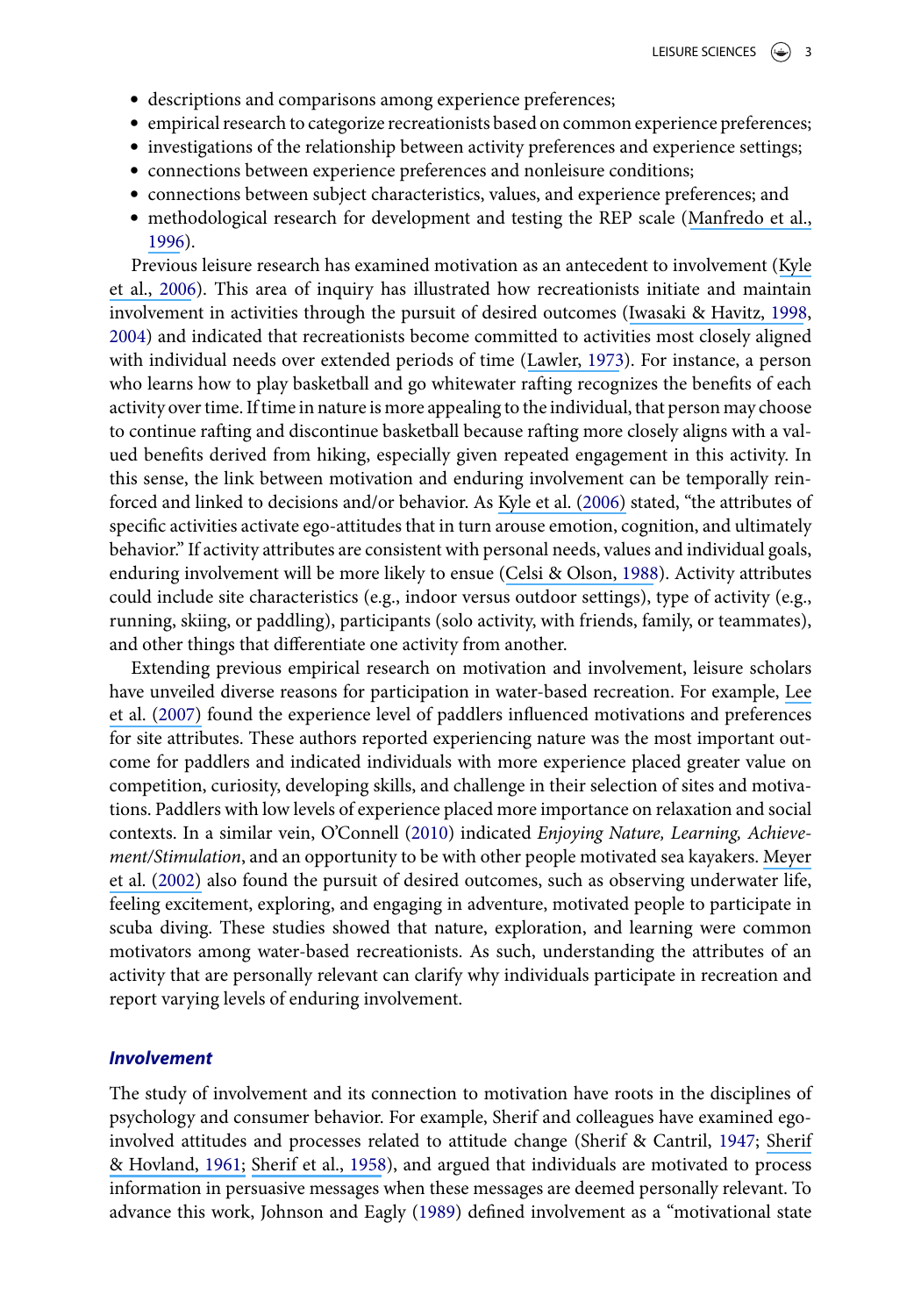$4 \quad \Leftrightarrow$  E. MORRIS ET AL.

induced by an association between an activated attitude and some aspect of the self-concept" (p. 293). Within the consumer behavior literature, Celsi and Olson (1988) suggested enduring involvement was most likely to form among college students and adults who related an activity to themselves or saw it as instrumental in their ability to achieve personal goals. These authors suggested that for enduring activity involvement to occur, there must be congruence among personal needs, goals, values, and the activity attributes.

Measures of involvement attempt to capture, albeit abstractly, the meanings individuals ascribe to their leisure experiences. McIntyre (1989) identified facets of involvement that were later expanded into a five-factor Modified Involvement Scale ([Kyle et al.,](https://www.researchgate.net/publication/252328826_A_Modified_Involvement_Scale?el=1_x_8&enrichId=rgreq-358bf75993b0b78d15cbfae87c388d01-XXX&enrichSource=Y292ZXJQYWdlOzMxMzIzNDU4MTtBUzo0NTc4MDQ5MDIzNDI2NTZAMTQ4NjE2MDYwMjIxOQ==) 2007) that included *Attraction, Centrality, Social Bonding, Identity Affirmation*, and *Identity Expression. Attraction* focuses on the importance and enjoyment of the activity to the respondent, *Centrality* measures what lifestyle choices a respondent makes that ties them to the activity, and *Social Bonding* measures the social ties the lead to enduring involvement. *Identity Affirmation* and *Identity Expression* parallel McIntyre's (1989) notion of self-expression. Specifically, "Identity affirmation examines the degree to which leisure provides opportunities to affirm the self to the self, identity expression examines the extent to which leisure provides opportunities to express the self to others" ([Kyle et al.](https://www.researchgate.net/publication/252328826_A_Modified_Involvement_Scale?el=1_x_8&enrichId=rgreq-358bf75993b0b78d15cbfae87c388d01-XXX&enrichSource=Y292ZXJQYWdlOzMxMzIzNDU4MTtBUzo0NTc4MDQ5MDIzNDI2NTZAMTQ4NjE2MDYwMjIxOQ==) 2007, p. 405).

#### *Gender*

Gender has been an important concept for understanding variation in leisure participation ([Henderson & Gibson,](https://www.researchgate.net/publication/286111452_An_Integrative_Review_of_Women_Gender_and_Leisure_Increasing_Complexities?el=1_x_8&enrichId=rgreq-358bf75993b0b78d15cbfae87c388d01-XXX&enrichSource=Y292ZXJQYWdlOzMxMzIzNDU4MTtBUzo0NTc4MDQ5MDIzNDI2NTZAMTQ4NjE2MDYwMjIxOQ==) 2013; [Jackson et al.,](https://www.researchgate.net/publication/248982125_Negotiation_of_leisure_constraints?el=1_x_8&enrichId=rgreq-358bf75993b0b78d15cbfae87c388d01-XXX&enrichSource=Y292ZXJQYWdlOzMxMzIzNDU4MTtBUzo0NTc4MDQ5MDIzNDI2NTZAMTQ4NjE2MDYwMjIxOQ==) 1993; [Parry & Fullagar,](https://www.researchgate.net/publication/257947548_Feminist_Leisure_Research_in_the_Contemporary_Era_Introduction_to_the_Special_Issue?el=1_x_8&enrichId=rgreq-358bf75993b0b78d15cbfae87c388d01-XXX&enrichSource=Y292ZXJQYWdlOzMxMzIzNDU4MTtBUzo0NTc4MDQ5MDIzNDI2NTZAMTQ4NjE2MDYwMjIxOQ==) 2013;Wood & Danylchuck, 2012), and this literature has grown and changed in its scope over the past 30 years ([Henderson](https://www.researchgate.net/publication/286111452_An_Integrative_Review_of_Women_Gender_and_Leisure_Increasing_Complexities?el=1_x_8&enrichId=rgreq-358bf75993b0b78d15cbfae87c388d01-XXX&enrichSource=Y292ZXJQYWdlOzMxMzIzNDU4MTtBUzo0NTc4MDQ5MDIzNDI2NTZAMTQ4NjE2MDYwMjIxOQ==) [& Gibson,](https://www.researchgate.net/publication/286111452_An_Integrative_Review_of_Women_Gender_and_Leisure_Increasing_Complexities?el=1_x_8&enrichId=rgreq-358bf75993b0b78d15cbfae87c388d01-XXX&enrichSource=Y292ZXJQYWdlOzMxMzIzNDU4MTtBUzo0NTc4MDQ5MDIzNDI2NTZAMTQ4NjE2MDYwMjIxOQ==) 2013; Lucas et al., 1990). The expanse of research on women's leisure has focused on topics such as resistance and empowerment, feminist frameworks, social support, physical and mental health, family, and social inclusion ([Berdychevsky & Gibson,](https://www.researchgate.net/publication/280610860_Women) 2015; [Henderson &](https://www.researchgate.net/publication/267994866_Women_and_Leisure_Premises_and_Performances_Uncovered_in_an_Integrative_Review?el=1_x_8&enrichId=rgreq-358bf75993b0b78d15cbfae87c388d01-XXX&enrichSource=Y292ZXJQYWdlOzMxMzIzNDU4MTtBUzo0NTc4MDQ5MDIzNDI2NTZAMTQ4NjE2MDYwMjIxOQ==) [Hickerson,](https://www.researchgate.net/publication/267994866_Women_and_Leisure_Premises_and_Performances_Uncovered_in_an_Integrative_Review?el=1_x_8&enrichId=rgreq-358bf75993b0b78d15cbfae87c388d01-XXX&enrichSource=Y292ZXJQYWdlOzMxMzIzNDU4MTtBUzo0NTc4MDQ5MDIzNDI2NTZAMTQ4NjE2MDYwMjIxOQ==) 2007; Warren, 2016). Increasingly, research has emphasized intersectionality and the diverse ways that women experience leisure ([Henderson & Gibson,](https://www.researchgate.net/publication/286111452_An_Integrative_Review_of_Women_Gender_and_Leisure_Increasing_Complexities?el=1_x_8&enrichId=rgreq-358bf75993b0b78d15cbfae87c388d01-XXX&enrichSource=Y292ZXJQYWdlOzMxMzIzNDU4MTtBUzo0NTc4MDQ5MDIzNDI2NTZAMTQ4NjE2MDYwMjIxOQ==) 2013). This body of work suggests gender may help to explain differences in leisure experiences, as indicated by Parry and Fullagar (2013) who stated "leisure is understood relationally as shaped by gendered norms about caring for others, caring about ones embodied self and care expressed through connections with nonhuman otherness" (p. 576). In this sense, gender has affected the activities people pursue, how they modify their participation based on expectations, and constraints to participation ([Auster,](https://www.researchgate.net/publication/287556005_The_effect_of_cohort_on_women) 2008; [Jackson et al.,](https://www.researchgate.net/publication/248982125_Negotiation_of_leisure_constraints?el=1_x_8&enrichId=rgreq-358bf75993b0b78d15cbfae87c388d01-XXX&enrichSource=Y292ZXJQYWdlOzMxMzIzNDU4MTtBUzo0NTc4MDQ5MDIzNDI2NTZAMTQ4NjE2MDYwMjIxOQ==) 1993; [Johnson et al.,](https://www.researchgate.net/publication/254415623_Outdoor_Recreation_Constraints_An_Examination_of_Race_Gender_and_Rural_Dwelling?el=1_x_8&enrichId=rgreq-358bf75993b0b78d15cbfae87c388d01-XXX&enrichSource=Y292ZXJQYWdlOzMxMzIzNDU4MTtBUzo0NTc4MDQ5MDIzNDI2NTZAMTQ4NjE2MDYwMjIxOQ==) 2001; [Little,](https://www.researchgate.net/publication/289229923_Women_and_adventure_recreation_Reconstructing_leisure_constraints_and_adventure_experiences_to_negotiate_continuing_participation?el=1_x_8&enrichId=rgreq-358bf75993b0b78d15cbfae87c388d01-XXX&enrichSource=Y292ZXJQYWdlOzMxMzIzNDU4MTtBUzo0NTc4MDQ5MDIzNDI2NTZAMTQ4NjE2MDYwMjIxOQ==) 2002; Wood & Danylchuck, 2012).

Past research has considered the gendered basis of motivation and involvement, and used these variables to identify market segments for leisure pursuits. For example, [Kyle et al. \(2002\)](https://www.researchgate.net/publication/228598100_Market_segmentation_using_participant_involvement_profiles?el=1_x_8&enrichId=rgreq-358bf75993b0b78d15cbfae87c388d01-XXX&enrichSource=Y292ZXJQYWdlOzMxMzIzNDU4MTtBUzo0NTc4MDQ5MDIzNDI2NTZAMTQ4NjE2MDYwMjIxOQ==) studied 10 km running race participants and created consumer involvement profiles using socio-demographic variables, psychographic variables, and variables related to benefits of participation. These authors found that clusters of respondents defined by their reported levels of involvement were highly complex, and hypothesized that gender was one of the factors that influenced the preferences reported by each respondent subgroup. However, nonsignificant relationships emerged. Similarly, [Wiley et al. \(2000\)](https://www.researchgate.net/publication/262873204_Men) examined recreational figure skaters and hockey players but did not find gendered differences in reported levels of involvement. In response to this work, researchers have increasingly considered motivation and involvement to be multi-dimensional constructs that help to explain the influence of gender on participation ([Kyle et al.,](https://www.researchgate.net/publication/228759430_An_Examination_of_the_Motivation-Involvement_Relationship?el=1_x_8&enrichId=rgreq-358bf75993b0b78d15cbfae87c388d01-XXX&enrichSource=Y292ZXJQYWdlOzMxMzIzNDU4MTtBUzo0NTc4MDQ5MDIzNDI2NTZAMTQ4NjE2MDYwMjIxOQ==) 2006, [2007](https://www.researchgate.net/publication/252328826_A_Modified_Involvement_Scale?el=1_x_8&enrichId=rgreq-358bf75993b0b78d15cbfae87c388d01-XXX&enrichSource=Y292ZXJQYWdlOzMxMzIzNDU4MTtBUzo0NTc4MDQ5MDIzNDI2NTZAMTQ4NjE2MDYwMjIxOQ==)).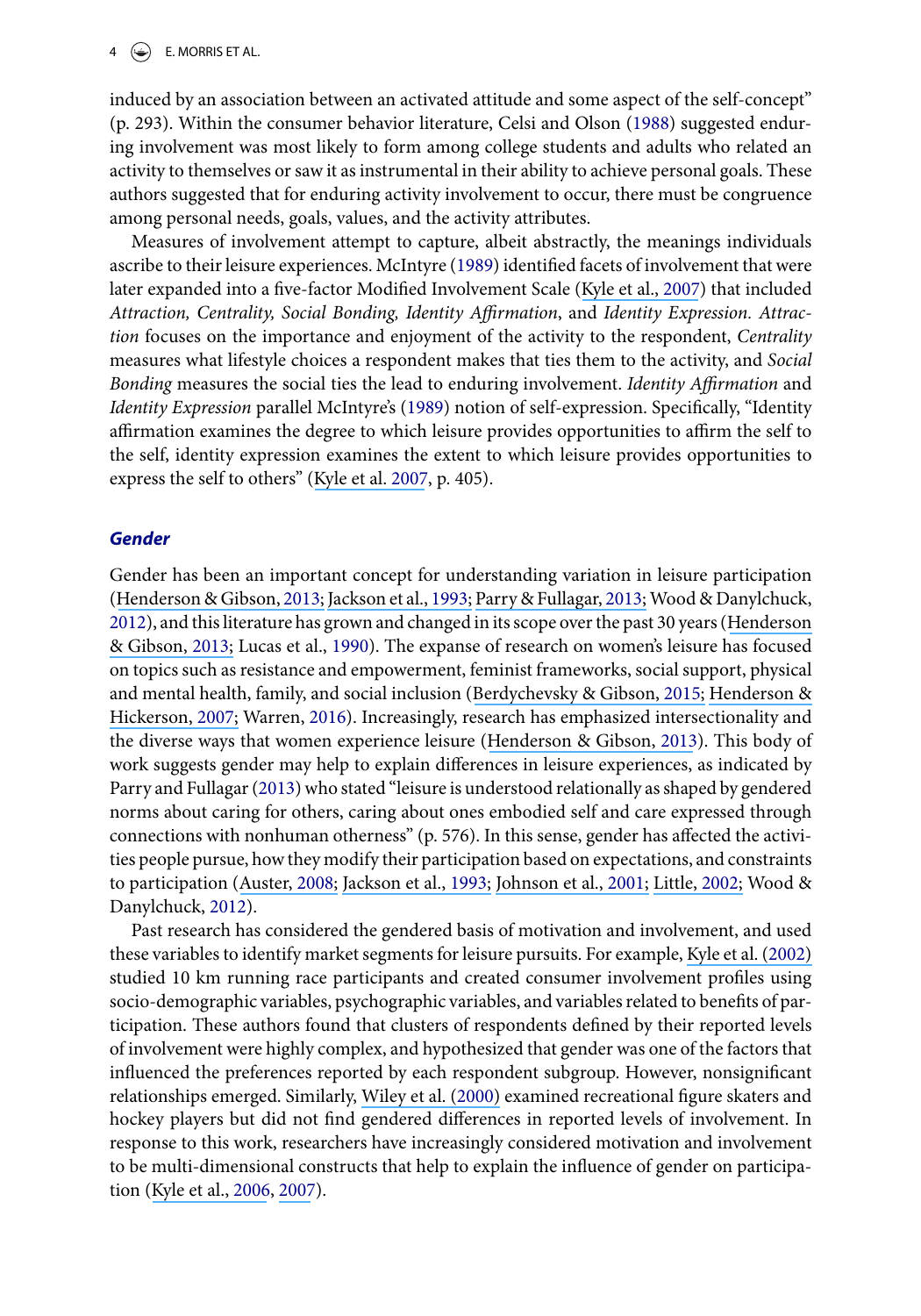Previous research has explored the effects of gender dynamics in the context of waterbased recreation. For example, [Lee et al. \(2007\)](https://www.researchgate.net/publication/238398646_The_Effects_of_Specialization_and_Gender_on_Motivations_and_Preferences_for_Site_Attributes_in_Paddling?el=1_x_8&enrichId=rgreq-358bf75993b0b78d15cbfae87c388d01-XXX&enrichSource=Y292ZXJQYWdlOzMxMzIzNDU4MTtBUzo0NTc4MDQ5MDIzNDI2NTZAMTQ4NjE2MDYwMjIxOQ==) found motivations differed between male and female paddlers, in that women rated nature, relaxation, and social contact as more important motivators than men. In this study, women also rated social skills, wilderness, and safety as important site attributes, whereas male paddlers indicated that experiencing new sites was more important. [Wiley et al. \(2000\)](https://www.researchgate.net/publication/262873204_Men) did not find gendered differences in the overall levels of involvement of hockey players and figure skaters, yet they did find differences among dimensions of involvement. More specifically, women, regardless of sport, scored higher on measures of activity attraction than men did while male hockey players scored the highest on their measures of centrality of sport. These studies found gendered differences in the dimensions of motivation and involvement, though contrasting findings have emerged (e.g., [Schroeder](https://www.researchgate.net/publication/258367478_Fishing_in_the_neighborhood_Understanding_motivations_and_constraints_to_angling_among_Twin_Cities_metro_residents?el=1_x_8&enrichId=rgreq-358bf75993b0b78d15cbfae87c388d01-XXX&enrichSource=Y292ZXJQYWdlOzMxMzIzNDU4MTtBUzo0NTc4MDQ5MDIzNDI2NTZAMTQ4NjE2MDYwMjIxOQ==) [et al.,](https://www.researchgate.net/publication/258367478_Fishing_in_the_neighborhood_Understanding_motivations_and_constraints_to_angling_among_Twin_Cities_metro_residents?el=1_x_8&enrichId=rgreq-358bf75993b0b78d15cbfae87c388d01-XXX&enrichSource=Y292ZXJQYWdlOzMxMzIzNDU4MTtBUzo0NTc4MDQ5MDIzNDI2NTZAMTQ4NjE2MDYwMjIxOQ==) 2008). Due to uncertainty in the literature surrounding the role of gender in involvement and motivation of recreationists, we believed a crucial next step would be to advance knowledge of how gender affected involvement and its antecedent processes in water-based recreation. Thus, we tested the relationship between motivation and involvement using data collected from outdoor recreationists who participated in whitewater rafting activities on the Kern River in California in the United States. We also explored how these associations varied for men and women respondents.

# **Methods**

Building from past conceptual and empirical work, we hypothesized that six dimensions of motivation positively predicted three dimensions of enduring involvement, and tested whether gender affected this relationship (see Figure 1). To test these hypotheses, we used data collected from outdoor recreationists who rafted the Kern River as part of a guided trip from April–June 2014. All on-site encounters and observational data were collected using contact logs, which allowed us to calculate nonresponse bias, none of which existed on the basis of gender ( $\chi^2$  = 0.308) and group size ( $t$  = 0.487,  $df$  = 295). A total of 584 people were contacted on-site and asked to complete a short one-page survey that included descriptive questions and requested contact information. To build a representative sample of respondents, we stratified



Figure 1. Hypothesized model of the role of gender in the motive-involvement relationship.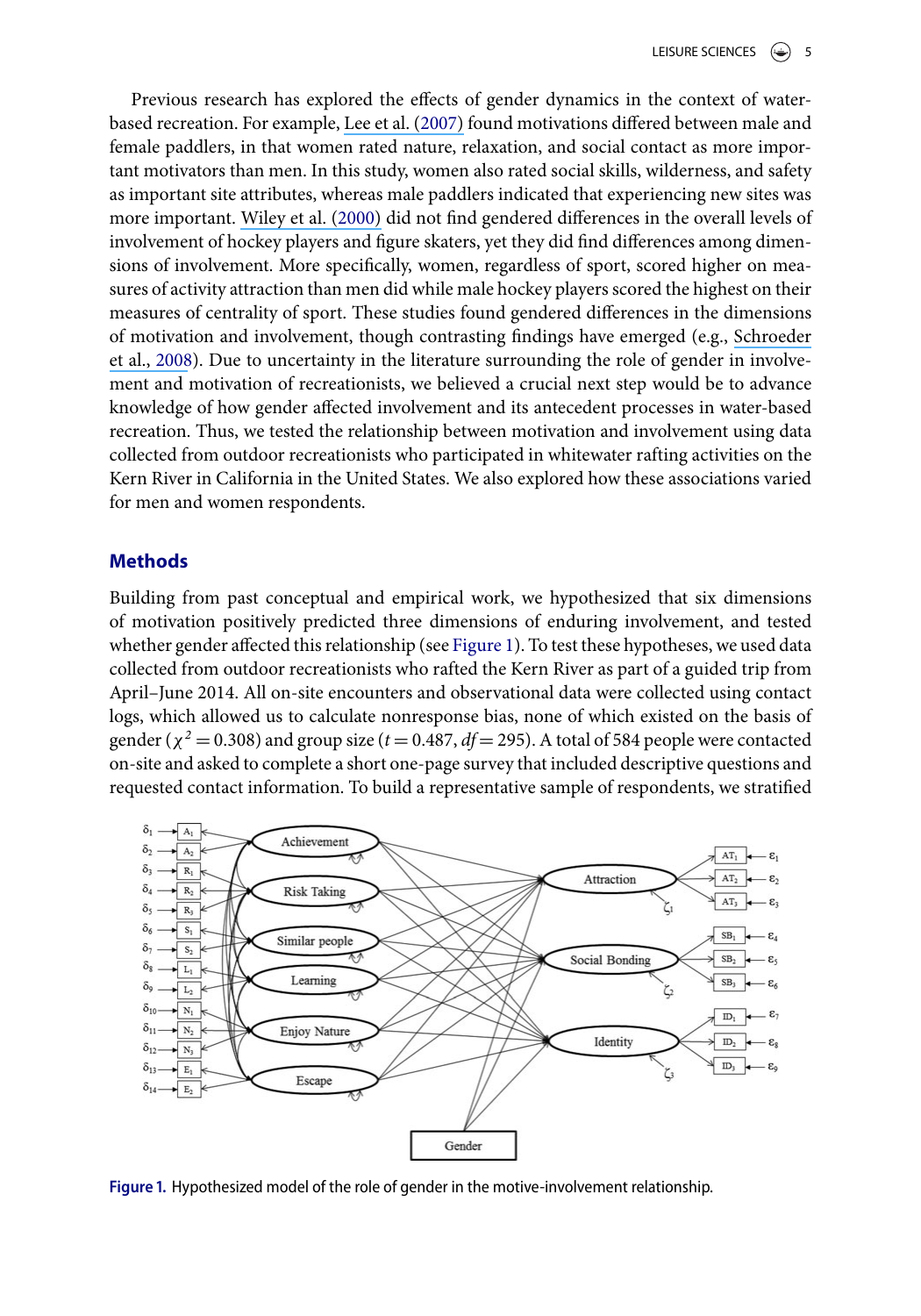our survey schedule by day of the week. In addition, trained field technicians invited nearly all of the groups encountered to participate and selected the individual in each group with the most recent birthday. We discarded data collected from volunteer respondents. These methods resulted in a sample of 520 people who agreed to participate and an on-site response rate of 89%. Using a modified version of Dillman's (2009) total design method, we sent all on-site respondents follow-up questionnaires on three occasions by mail and/or email, depending on their reported preferences. A total of 242 people completed and returned the follow-up survey questionnaire used for the analysis presented in this article. Our response rate in the follow-up survey was 48%.

## *Study context*

We explored the ideas of motivation, involvement, and gender on the Kern River, Calif., which is located in the southern Sierra Nevada. The Kern River was designated a Wild and Scenic River in 1987 with 123.1 miles of wild, 7.0 miles of scenic, and 20.9 miles of recreational river. Multiple federal agencies, including the National Park Service and USDA Forest Service (USFS), manage the river. In accordance with the mandates of the Wild and Scenic River Act and acquisition of a USFS Special Use Permit, commercial and recreational boating operations were permitted to facilitate recreational, scenic, scientific, educational, conservation, and historical experiences for recreationists. The majority of commercial whitewater operators and guides were located in Kernville, Calif., which was located at an elevation of 813 m approximately 68 km northeast of Bakersfield, Calif., and 264 km north of Los Angeles. The Kern River is one of the most popular whitewater rafting rivers in the United States. Its headwaters originate from snowpack in the Sierra Nevada near Mount Whitney. The flow rate of the Kern, as well as the length of the commercial whitewater season, is dependent upon the volume of discharge from the snowmelt on Mount Whitney, which was atypically low when the study was conducted in 2014.

During the peak of the 2014 season, the majority of guided trips began along various putins on the "Upper Kern," approximately 32 km north of Kernville. Less often, and depending on an operator's permit status with the USFS, guided trips ventured north of the Upper Kern to the wild and scenic portion of the river called the "Forks of the Kern" (north and south forks), approximately 75 km north of Kernville and 25 km south of the Golden Trout Wilderness. The length of whitewater trips on the Upper Kern varied between full-day trips to short one-hour runs, while trips to the Forks of the Kern typically lasted several days. Three whitewater operators holding USFS Special Use permits agreed to participate in the study: 1) White Water Voyages, 2) Mountain River Adventures, and 3) Sierra South. These operators provided a variety of leisure activities (e.g., tubing, rafting, kayaking) on the Upper Kern and depending on their permit, whitewater rafting on the Forks of the Kern. In 2014, recreationists experienced high quality, risky activities through the formation of trust and trustworthiness of rafting guides operating on the Kern River (van [Riper et al.,](https://www.researchgate.net/publication/291347361_Modeling_the_trust-risk_relationship_in_a_wildland_recreation_setting_A_social_exchange_perspective?el=1_x_8&enrichId=rgreq-358bf75993b0b78d15cbfae87c388d01-XXX&enrichSource=Y292ZXJQYWdlOzMxMzIzNDU4MTtBUzo0NTc4MDQ5MDIzNDI2NTZAMTQ4NjE2MDYwMjIxOQ==) 2016).

#### *Survey measures*

We examined motivation to determine what compelled people to engage in rafting activities. This construct was measured using 14 items falling within six dimensions of the REP scale (Driver, 1983):*Achievement/Stimulation, Risk, Similar People, Learning, Enjoying Nature*, and *Escape Personal/Social Pressures*. These dimensions (or "domains" in REP parlance) were selected in light of past research and based on relevance to the study site and activity. We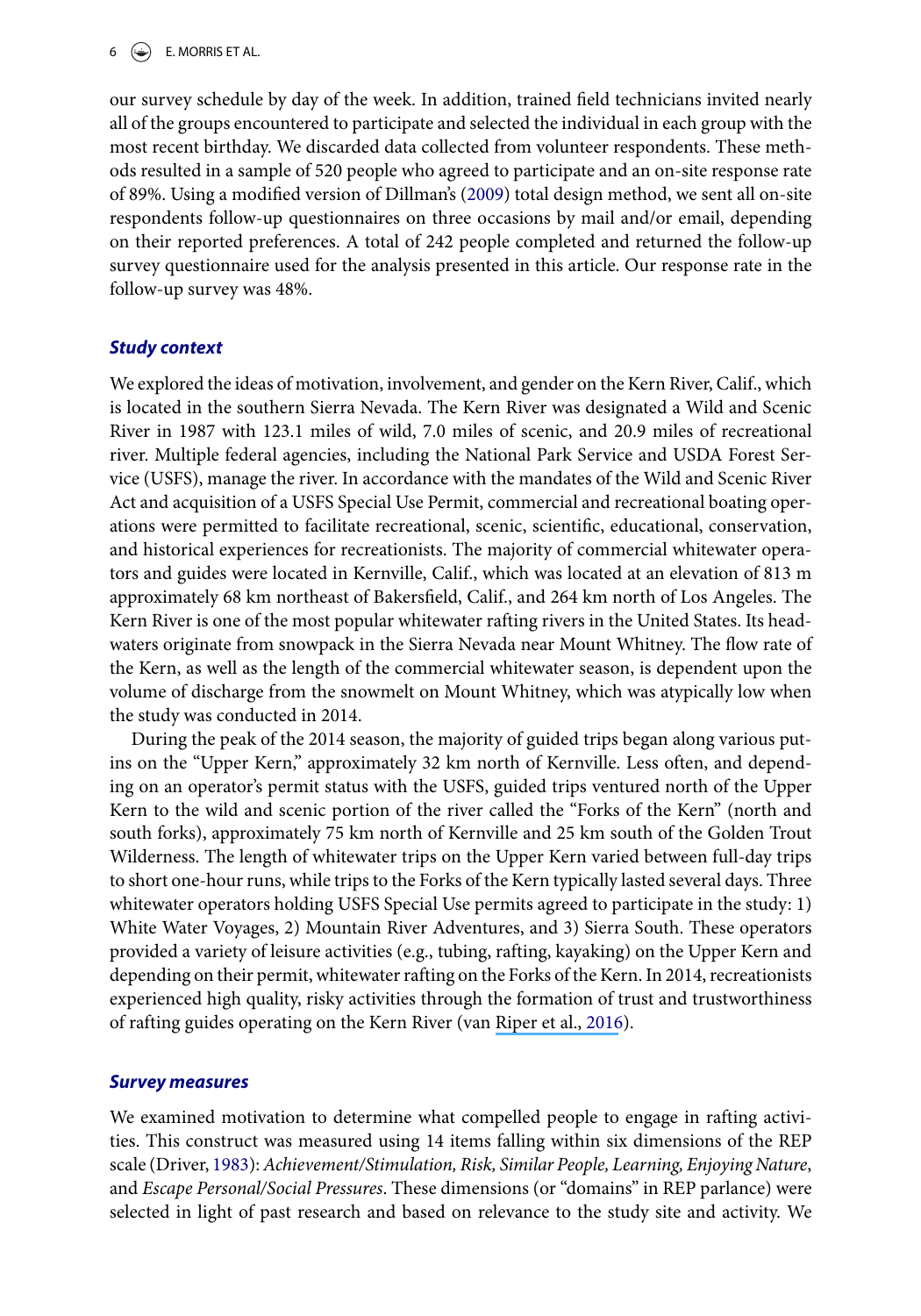dropped two survey items from the analysis due to low factor loading scores and improvement in model fit indicated by our modification indices. Consequently, all factor loadings were above .40 and the overall modified (12-item) scale had good internal consistency ( $\alpha =$ .869). Our measure of involvement assessed attachment to an activity using an adapted version of Kyle et al.'s (2007) Modified Involvement Scale. However, the scale did not include items representing the dimension of centrality, and we collapsed the dimensions of *Identity Expression* and *Identity Affirmation* due to item cross loading. The final scale included ten items that comprised three dimensions: *Attraction, Bonding*, and *Identity*. All factor loadings in the final model were above .40 and the scale had good internal consistency ( $\alpha = .882$ ). We added gender to the model as a covariate to explore its effect on respondents' reported levels of enduring involvement.

## *Model analysis*

We tested a Multiple Indicators Multiple Causes (MIMIC) model in Mplus version 7.2 using a maximum likelihood estimation procedure. Missing data were accounted for using the full information maximum likelihood method. To test our MIMIC model, we incorporated gender as a covariate to determine whether women would tend to develop fewer enduring relationships with the activity of whitewater rafting and, therefore, be compelled by different motivations than men. A chi-square test of significance assessed model re-specification, though this was not the sole indicator of model fit given this statistic's sensitivity to sample size ([Byrne](https://www.researchgate.net/publication/232588408_Testing_for_the_Equivalence_of_Factor_Covariance_and_Mean_Structures_The_Issue_of_Partial_Measurement_Invariance?el=1_x_8&enrichId=rgreq-358bf75993b0b78d15cbfae87c388d01-XXX&enrichSource=Y292ZXJQYWdlOzMxMzIzNDU4MTtBUzo0NTc4MDQ5MDIzNDI2NTZAMTQ4NjE2MDYwMjIxOQ==) [et al.,](https://www.researchgate.net/publication/232588408_Testing_for_the_Equivalence_of_Factor_Covariance_and_Mean_Structures_The_Issue_of_Partial_Measurement_Invariance?el=1_x_8&enrichId=rgreq-358bf75993b0b78d15cbfae87c388d01-XXX&enrichSource=Y292ZXJQYWdlOzMxMzIzNDU4MTtBUzo0NTc4MDQ5MDIzNDI2NTZAMTQ4NjE2MDYwMjIxOQ==) 1989). Thus, we used three fit indices to determine the fit of our model to the data ([Kline,](https://www.researchgate.net/publication/303919046_Principles_and_Practice_of_Structural_Equation_Modeling?el=1_x_8&enrichId=rgreq-358bf75993b0b78d15cbfae87c388d01-XXX&enrichSource=Y292ZXJQYWdlOzMxMzIzNDU4MTtBUzo0NTc4MDQ5MDIzNDI2NTZAMTQ4NjE2MDYwMjIxOQ==) 2011). Root Mean Square Error of Approximation (RMSEA) values less than .08 indicated acceptable fit ([Steiger](https://www.researchgate.net/publication/238293455_Understanding_the_Limitations_of_Global_Fit_Assessment_in_Structural_Equation_Modeling?el=1_x_8&enrichId=rgreq-358bf75993b0b78d15cbfae87c388d01-XXX&enrichSource=Y292ZXJQYWdlOzMxMzIzNDU4MTtBUzo0NTc4MDQ5MDIzNDI2NTZAMTQ4NjE2MDYwMjIxOQ==) 2007), Comparative Fit Index (CFI) values over .90 were accepted ([Bentler,](https://www.researchgate.net/publication/312604539_Comparative_fit_indexes_in_structural_models?el=1_x_8&enrichId=rgreq-358bf75993b0b78d15cbfae87c388d01-XXX&enrichSource=Y292ZXJQYWdlOzMxMzIzNDU4MTtBUzo0NTc4MDQ5MDIzNDI2NTZAMTQ4NjE2MDYwMjIxOQ==) 1990), and Standardized Root Mean Square Residual (SRMR) values less than .08 were considered acceptable ([Hu & Bentler,](https://www.researchgate.net/publication/309032267_Cutoff_criteria_for_fit_indexes_in_covariance_structure_analysis_Conventional_criteria_versus_new_alternatives?el=1_x_8&enrichId=rgreq-358bf75993b0b78d15cbfae87c388d01-XXX&enrichSource=Y292ZXJQYWdlOzMxMzIzNDU4MTtBUzo0NTc4MDQ5MDIzNDI2NTZAMTQ4NjE2MDYwMjIxOQ==) 1999). We did not allow correlation between any error terms in the model.

# **Results**

#### *Socio-demographics*

We analyzed socio-demographics to characterize people who floated the Kern River in 2014. Thirty-eight percent were female and 62% male. The age of respondents ranged from 20 to 75 with a mean of 43 years. Overall, people included in our sample were highly educated with 37.5% reporting having obtained a graduate degree, 37.1% had a four-year college degree, 11.2% had a two-year college degree, 7.3% had a vocation or trade school certificate, 6.5% had a high school degree, and 0.4% had less than a high school education. Most were well within middle and upper-middle class socio-economic categories; 31.9% indicated their income was between \$50,000–99,999 and 28.2% reported earning \$100,000–149,999 before taxes. The majority identified as White (79.1%), an additional 14.7% as Asian, 3.5% as American Indian/Native, 3.1% as Black/African American, 2.2% as Native Hawaiian/Pacific Islander, and 6.2% as "Other." On average, respondents had previous rafting experiences. About half (50.8%) rated their skill level as average, 19.5% rated their skill as somewhat low, and 12.7% as very low, while 14.0% rated their skill as high and 3.0% as very high. Most survey respondents (71.9%) said they participated in the rafting trip with family and/or friends, 2.5% were alone, 2% with an organized group, and 1.7% reported other group types.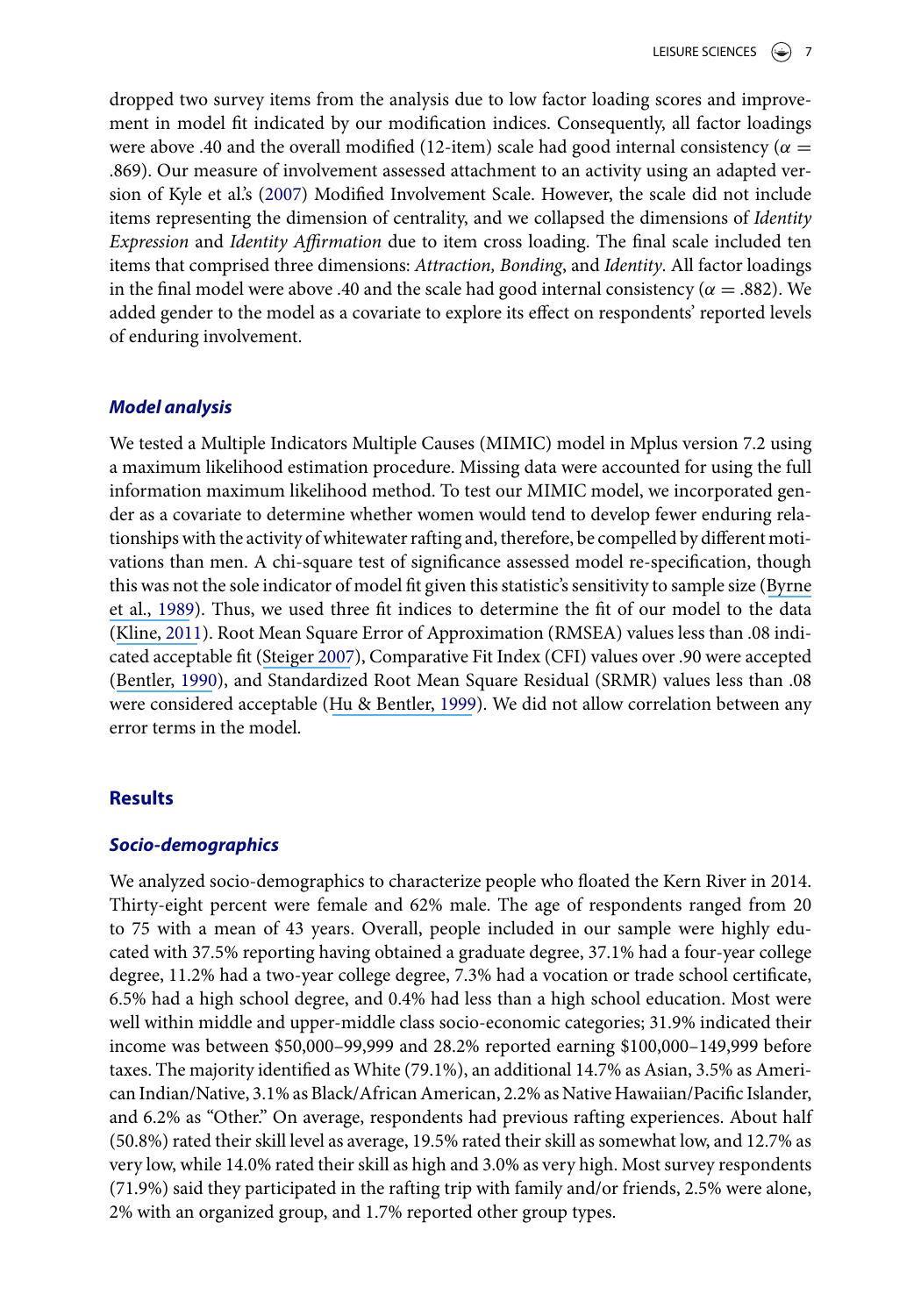|                                                       | Mean (SD)  | λ    |
|-------------------------------------------------------|------------|------|
| Achievement / Stimulation ( $\alpha = .791$ )         |            |      |
| To gain a sense of self confidence                    | 2.18(1.18) | .684 |
| To test the extent to which I can do it               | 2.66(1.23) | .954 |
| Risk ( $\alpha = .903$ )                              |            |      |
| To take risks                                         | 2.57(1.22) | .834 |
| To chance dangerous situations                        | 2.26(1.24) | .942 |
| To experience the risks involved                      | 2.54(1.23) | .853 |
| Similar People ( $\alpha = .791$ )                    |            |      |
| To be with friends                                    | 3.94(1.15) | .421 |
| To be with people having similar values               | 3.22(1.31) | .773 |
| Learning ( $\alpha = .701$ )                          |            |      |
| To develop my knowledge of rafting                    | 3.07(1.22) | .775 |
| To discover something new                             | 3.91(1.10) | .643 |
| Enjoy Nature ( $\alpha = .930$ )                      |            |      |
| To view the scenery                                   | 4.00(0.93) | .846 |
| To be close to nature                                 | 3.97(1.01) | .956 |
| To enjoy the smells and sounds of nature              | 3.84(1.09) | .913 |
| Escape Personal / Social Pressure ( $\alpha = .812$ ) |            |      |
| To give my mind a rest                                | 3.94(1.11) | .824 |
| To get away from the usual demands of life            | 3.37(1.57) | .834 |

Table 1. Level of Agreement or Disagreement with Statements about Motivation to Engage in Whitewater River Rafting.

*Note*. Values are mean scores on a five point scale ranging from 1 = "Not at all Important" to 5 = "Extremely Important."

# *Motivations*

Respondents were motivated to engage in rafting activities on the Kern River for a variety of reasons (see Table 1). To assess motivation, six dimensions were drawn from the REP scale (Driver, 1983), each of which included two or three survey items. The strongest motivators that pushed and pulled people into recreation were *Enjoying Nature* (*M* = 3.94, *SD* = 0.95) and *Escaping Personal/Social Pressure* (*M* = 3.76, *SD* = 1.07). Conversely, *Achievement/Stimulation* ( $M = 2.42$ ,  $SD = 1.10$ ) and *Risk* ( $M = 2.46$ ,  $SD = 1.13$ ) were the two weakest motivators. The most highly rated survey items were desire to experience something new (*Learning* domain) (M = 4.09, SD = 0.98) and interests in viewing scenery (*Enjoying Nature* domain)  $(M = 4.00, SD = 0.93)$ .

# *Involvement*

Survey respondents formed diverse bonds with whitewater rafting (see Table 2). We analyzed three dimensions drawn from past research to examine enduring involvement (Kyle

| Table 2. Level of Agreement or Disagreement with Statements about Involvement in Whitewater River |  |  |  |  |  |
|---------------------------------------------------------------------------------------------------|--|--|--|--|--|
| Rafting.                                                                                          |  |  |  |  |  |

|                                                              | Mean (SD)  |      |
|--------------------------------------------------------------|------------|------|
| Attraction ( $\alpha = .890$ )                               |            |      |
| Rafting is one of the most enjoyable things I do             | 3.49(0.91) | .796 |
| Rafting is very important to me                              | 3.12(0.96) | .843 |
| Rafting is one of the most satisfying things I do            | 3.12(1.01) | .909 |
| Social Bonding ( $\alpha = .735$ )                           |            |      |
| I enjoy discussing rafting with my friends                   | 3.03(1.16) | .718 |
| Most of my friends are in some way connected with rafting    | 1.93(0.92) | .568 |
| Identity ( $\alpha = .824$ )                                 |            |      |
| I identify with the people and image associated with rafting | 2.69(1.11) | .801 |
| You can tell a lot about a person by seeing them rafting     | 2.54(1.05) | .802 |
| Participating in rafting says a lot about whom I am          | 2.55(1.14) | .881 |

*Note*. Values are mean scores on a five point scale ranging from 1 = "Strongly Disagree" to 5 = "Strongly Agree."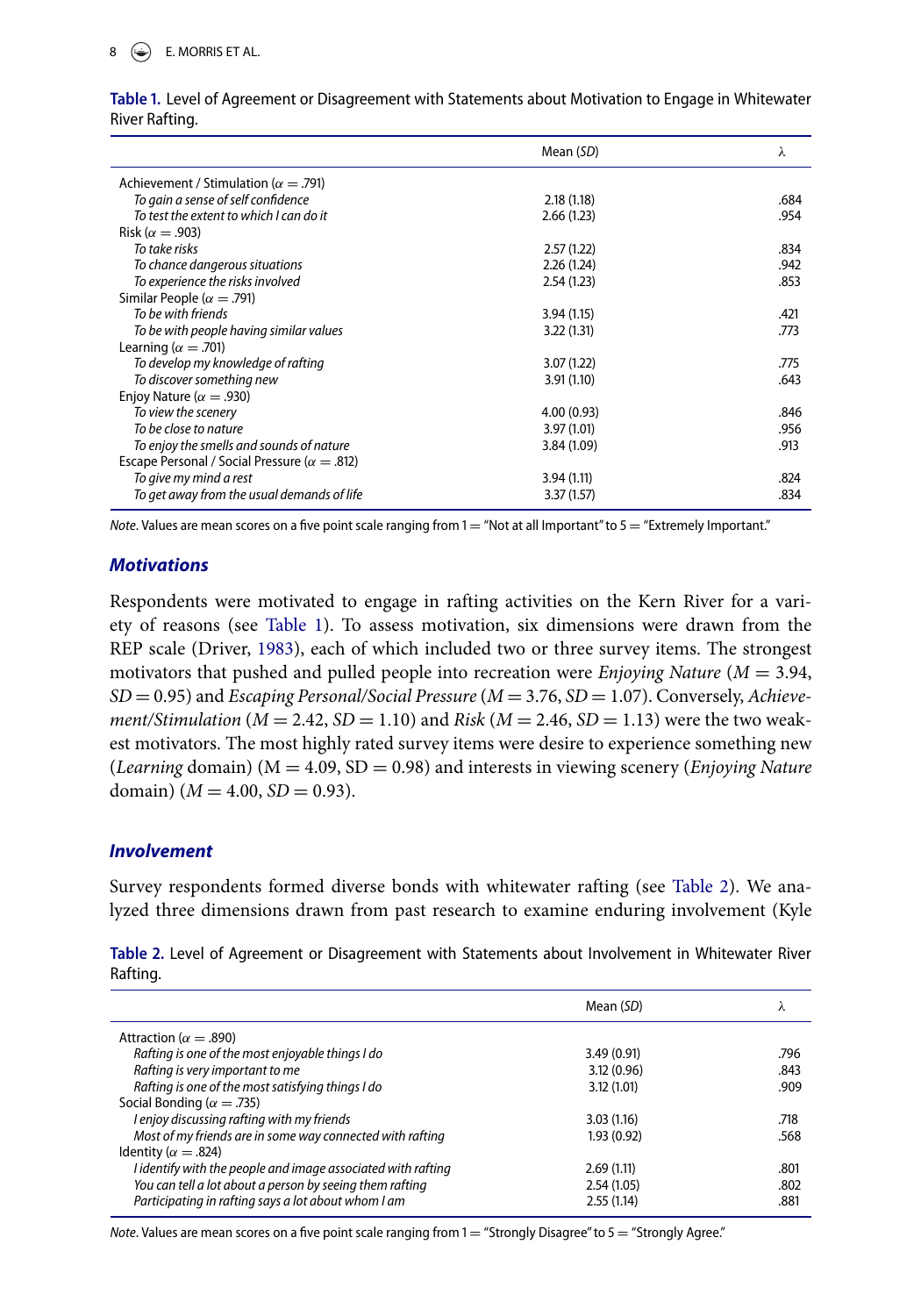| Dependent Variable | Predictor   |        | t-value | $R^2$ |
|--------------------|-------------|--------|---------|-------|
| Attraction         | <b>Risk</b> | .19    | 2.18    | .24   |
|                    | Escape      | .28    | 2.65    |       |
| Social Bonding     | Learning    | $-.29$ | 2.65    | .29   |
| Identity           | Achievement | .35    | 3.16    |       |
|                    | Gender      | .11    | $1.97*$ |       |

#### **Table 3. Structural Model Results.**

 $*$ *p* < .05.

et al., 2007; [Havitz & Dimanche](https://www.researchgate.net/publication/279903752_Leisure_involvement_revisited_Conceptual_conundrums_and_measurement_advances?el=1_x_8&enrichId=rgreq-358bf75993b0b78d15cbfae87c388d01-XXX&enrichSource=Y292ZXJQYWdlOzMxMzIzNDU4MTtBUzo0NTc4MDQ5MDIzNDI2NTZAMTQ4NjE2MDYwMjIxOQ==) 1997, 1999), each including either two or three survey items. The most highly rated dimension measured *Attraction* to the activity  $(M = 3.24, SD = 0.87)$ whereas *Social Bonding* ( $M = 2.48$ ,  $SD = 0.88$ ) was the least important. Respondents were also involved in whitewater rafting for the purposes of identity formation ( $M = 2.59$ ,  $SD =$ 0.95).

#### *Testing the motivation-involvement relationship*

The motivation-involvement relationship was investigated by first estimating a measurement model for the pooled sample of survey respondents ( $\chi^2 = 321.73$ ,  $df = 185$ , RMSEA = .06, CFI = .95, SRMR = .04). Given adequate model fit, we then tested the hypotheses in our structural model, which also illustrated a good fit to the data ( $\chi^2 = 396.88$ ,  $df = 713$ ,  $RMSEA = .06$ ,  $CFI = .95$ ,  $SRMR = .05$ ) ([Anderson & Gerbing,](https://www.researchgate.net/publication/281069890_Structural_equation_modeling_in_practice_A_review_and_recommended_two-step_approach?el=1_x_8&enrichId=rgreq-358bf75993b0b78d15cbfae87c388d01-XXX&enrichSource=Y292ZXJQYWdlOzMxMzIzNDU4MTtBUzo0NTc4MDQ5MDIzNDI2NTZAMTQ4NjE2MDYwMjIxOQ==) 1988). Analyses revealed motivations positively influenced respondents' involvement in rafting activities along the Kern River (see Table 3). Specifically, results from the structural analysis indicated *Attraction* was positively associated with *Risk* ( $\beta = .19$ , *t*-value = 2.18) and *Escape* ( $\beta = .28$ , *t*-value = 2.65), *Identity* was positively associated with *Achievement/Stimulation* ( $\beta = 0.35$ , *t*-value = 3.16), and *Social Bonding* was negatively associated with *Learning* ( $\beta = -.29$ , *t*-value = 2.65).

Given the purpose of the study was to determine whether men and women experienced whitewater rafting differently, we addressed our hypotheses by testing a MIMIC model and including a covariate to represent group membership (i.e., gender). This analysis approach was adopted due to concern over sample size and the understanding that we would be limited to testing only two potential sources of invariance (i.e., factor means and indicator intercepts) ([Muthen,](https://www.researchgate.net/publication/24062881_Latent_Variable_Modeling_in_Heterogeneous_Populations?el=1_x_8&enrichId=rgreq-358bf75993b0b78d15cbfae87c388d01-XXX&enrichSource=Y292ZXJQYWdlOzMxMzIzNDU4MTtBUzo0NTc4MDQ5MDIzNDI2NTZAMTQ4NjE2MDYwMjIxOQ==) 1989). To estimate a MIMIC model, the latent variables of enduring involvement were regressed onto the group covariate, which revealed that gender positively influenced the *Identity* dimension of involvement ( $\beta = .11$ , *t*-value = 1.97) but did not significantly affect *Social Bonding* or *Attraction*. These effects of gender on respondents' involvement in whitewater rafting indicated differential item functioning and population heterogeneity. In other words, men were more likely to become involved in whitewater rafting than women because this activity reaffirmed their identity. An independent sample t-test was also estimated (see Table 4). Results suggested the motive of *Similar People* differed between groups to a statistically significant degree ( $t$ -value = 2.34,  $df = 225$ ). In this sense, men were more inclined to engage in whitewater rafting activities than women for interacting with like-minded individuals. Thus, gender accounted for small but important differences in the identity affirmation of male and female recreationists on the Kern River.

#### **Discussion**

This study examined the relationship between recreationists' motivation to participate in whitewater rafting and involvement in activities in the southern Sierra Nevada. We also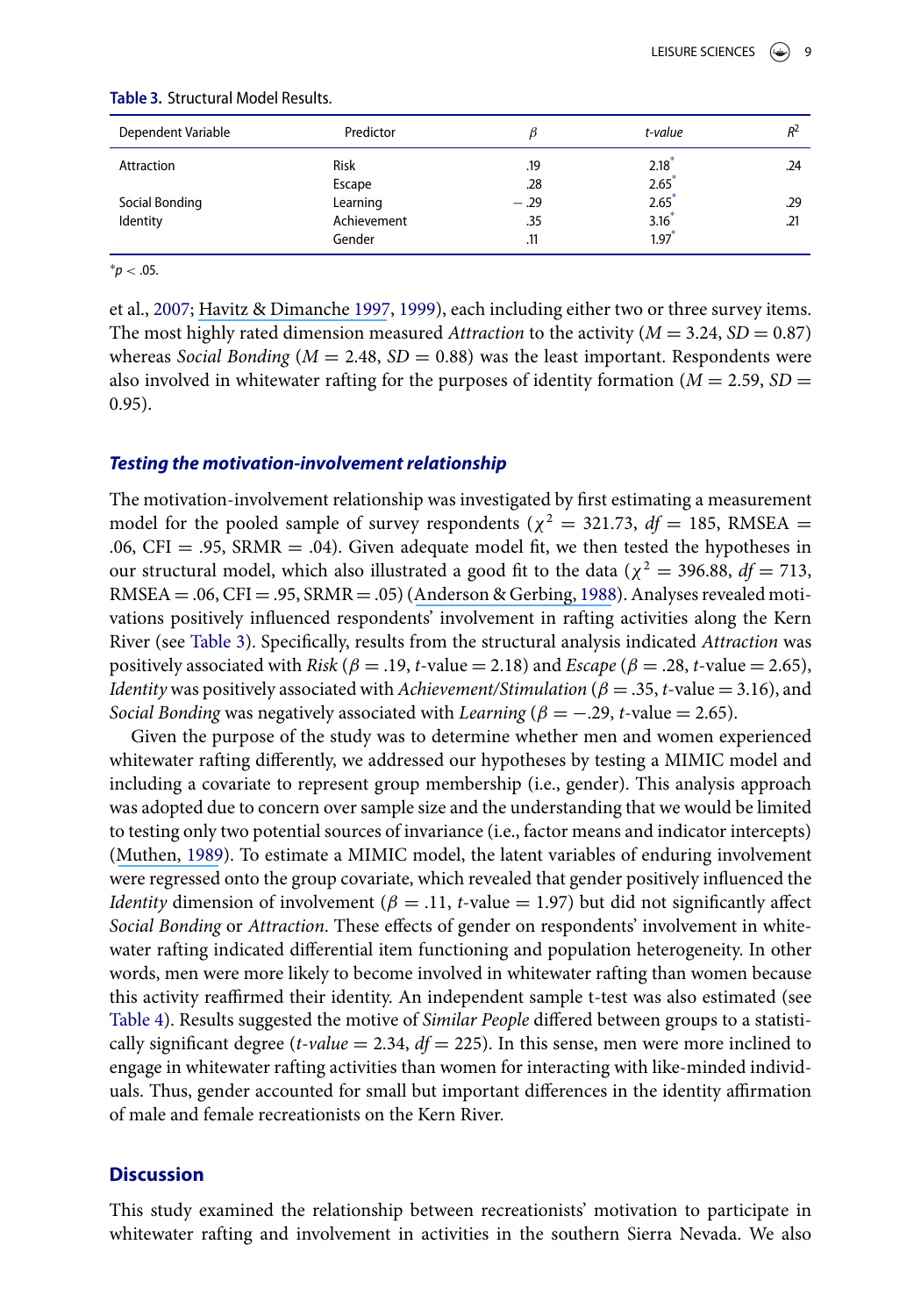|                                   | Pooled Sample ( <i>M, SD</i> ) | Male ( <i>M</i> , <i>SD</i> ) | Female ( <i>M</i> , SD) | t-value              |
|-----------------------------------|--------------------------------|-------------------------------|-------------------------|----------------------|
| <b>Motivations</b>                |                                |                               |                         |                      |
| Achievement / stimulation         | 2.42(1.10)                     | 2.37(1.09)                    | 2.51(1.12)              | $-0.96$              |
| Risk                              | 2.46(1.13)                     | 2.50(1.15)                    | 2.38(1.09)              | 0.77                 |
| Similar People                    | 3.57(1.10)                     | 3.70 (0.94)                   | 3.38 (1.08)             | $2.34^{a,b}$         |
| Learning                          | 3.49(1.01)                     | 3.47(0.94)                    | 3.53(1.10)              | $-0.47$ <sup>a</sup> |
| <b>Enjoy Nature</b>               | 3.94(0.95)                     | 3.87 (0.92)                   | 4.03(0.99)              | $-1.24$              |
| Escape Personal / Social Pressure | 3.76(1.07)                     | 3.74(1.05)                    | 3.79(1.12)              | $-0.37$              |
| Involvement                       |                                |                               |                         |                      |
| Attraction                        | 3.24(0.87)                     | 3.26(0.85)                    | 3.19 (0.88)             | 0.53                 |
| Social Bonding                    | 2.48(0.88)                     | 2.54(0.88)                    | 2.38(0.87)              | 1.30                 |
| Identity                          | 2.59(0.95)                     | 2.64(0.93)                    | 2.51(0.95)              | 1.04                 |
| Socio-demographics                |                                |                               |                         |                      |
| Age (average years, SD)           | 43.00 (10.66)                  | 43.35 (10.96)                 | 42.63 (10.06)           | 0.49                 |

Table 4. Results of an Independent Samples T-test of the Differences Between Males and Females Motivations and Involvement.

<sup>a</sup>Equal variances not assumed.

 $^{b}$ Sig at p  $\leq 0.05$ .

investigated the moderating effect of gender on this relationship. Overall, results showed respondents were motivated to raft the Kern River for a variety of reasons and attachment to the activity was grounded in enduring involvement. More specifically, *Enjoying Nature* and *Escaping Personal/Social Pressure*were the strongest contributing factors that pushed or pulled recreationists into rafting, whereas *Achievement/Stimulation* and *Risk* played less of a formative role. Our findings support Meyer et al.'s (2002) argument that nature is one of the most highly rated motivators to participation among outdoor recreationists, and work conducted by Lawler (1973) indicating that motivation is best understood through the pursuit of outcomes. That is, as involvement in an activity continues, water-based recreationists become committed to activities based on alignment with their individual needs. Management agencies responsible for addressing the needs of rafters on the Kern River or in related contexts will be more likely to provide high quality experiences and sustain natural areas for recreation when considering the expectations and needs of individuals ([Manning et al.,](https://www.researchgate.net/publication/263658464_Defining_Measuring_Monitoring_and_Managing_the_Sustainability_of_Parks_for_Outdoor_Recreation?el=1_x_8&enrichId=rgreq-358bf75993b0b78d15cbfae87c388d01-XXX&enrichSource=Y292ZXJQYWdlOzMxMzIzNDU4MTtBUzo0NTc4MDQ5MDIzNDI2NTZAMTQ4NjE2MDYwMjIxOQ==) 2011).

We investigated the multidimensional properties of involvement and found *Attraction* to the activity was highly important while *Social Bonding* was not. Our findings extend previous research on ego-involvement conducted by Sherif and colleagues. This body of work has suggested the degree to which individuals are motivated to understand messages depends on the personal relevance of those messages (Sherif & Cantril, 1947; [Sherif & Hovland,](https://www.researchgate.net/publication/232462809_Social_judgment_Assimilation_and_contrast_effects_in_communication_and_attitude_change?el=1_x_8&enrichId=rgreq-358bf75993b0b78d15cbfae87c388d01-XXX&enrichSource=Y292ZXJQYWdlOzMxMzIzNDU4MTtBUzo0NTc4MDQ5MDIzNDI2NTZAMTQ4NjE2MDYwMjIxOQ==) 1961; [Sherif et al.,](https://www.researchgate.net/publication/10052409_Assimilation_and_Contrast_Effects_of_Anchoring_Stimuli_on_Judgment?el=1_x_8&enrichId=rgreq-358bf75993b0b78d15cbfae87c388d01-XXX&enrichSource=Y292ZXJQYWdlOzMxMzIzNDU4MTtBUzo0NTc4MDQ5MDIzNDI2NTZAMTQ4NjE2MDYwMjIxOQ==) 1958). In a similar vein, given high levels of reported involvement, our results show congruence between the attributes of whitewater rafting and respondents' needs and goals [\(Celsi & Olson,](https://www.researchgate.net/publication/24098558_The_Role_of_Involvement_in_Attention_and_Comprehension_Processes?el=1_x_8&enrichId=rgreq-358bf75993b0b78d15cbfae87c388d01-XXX&enrichSource=Y292ZXJQYWdlOzMxMzIzNDU4MTtBUzo0NTc4MDQ5MDIzNDI2NTZAMTQ4NjE2MDYwMjIxOQ==) 1988), as well as attraction to activities that reaffirm individual identity. That is, respondents attracted to whitewater rafting on the Kern River likely found this activity to be personally relevant, particularly male respondents given the importance of gender in explaining *Identity Affirmation*. Moreover, increased levels of nature enjoyment and opportunities for escape likely widened respondents' latitude of acceptance concerning attraction to whitewater rafting.

Motivation positively influenced involvement, which partially supported our study's hypothesized model. Specifically, as *Learning* increased, so too did *Attraction, Social Bonding*, and *Identity Affirmation*, indicating that discovering new experiences and skills through whitewater activities allowed respondents to affirm their identities, reap benefits from social interaction, and develop an attraction to the activity of rafting. The relationship identified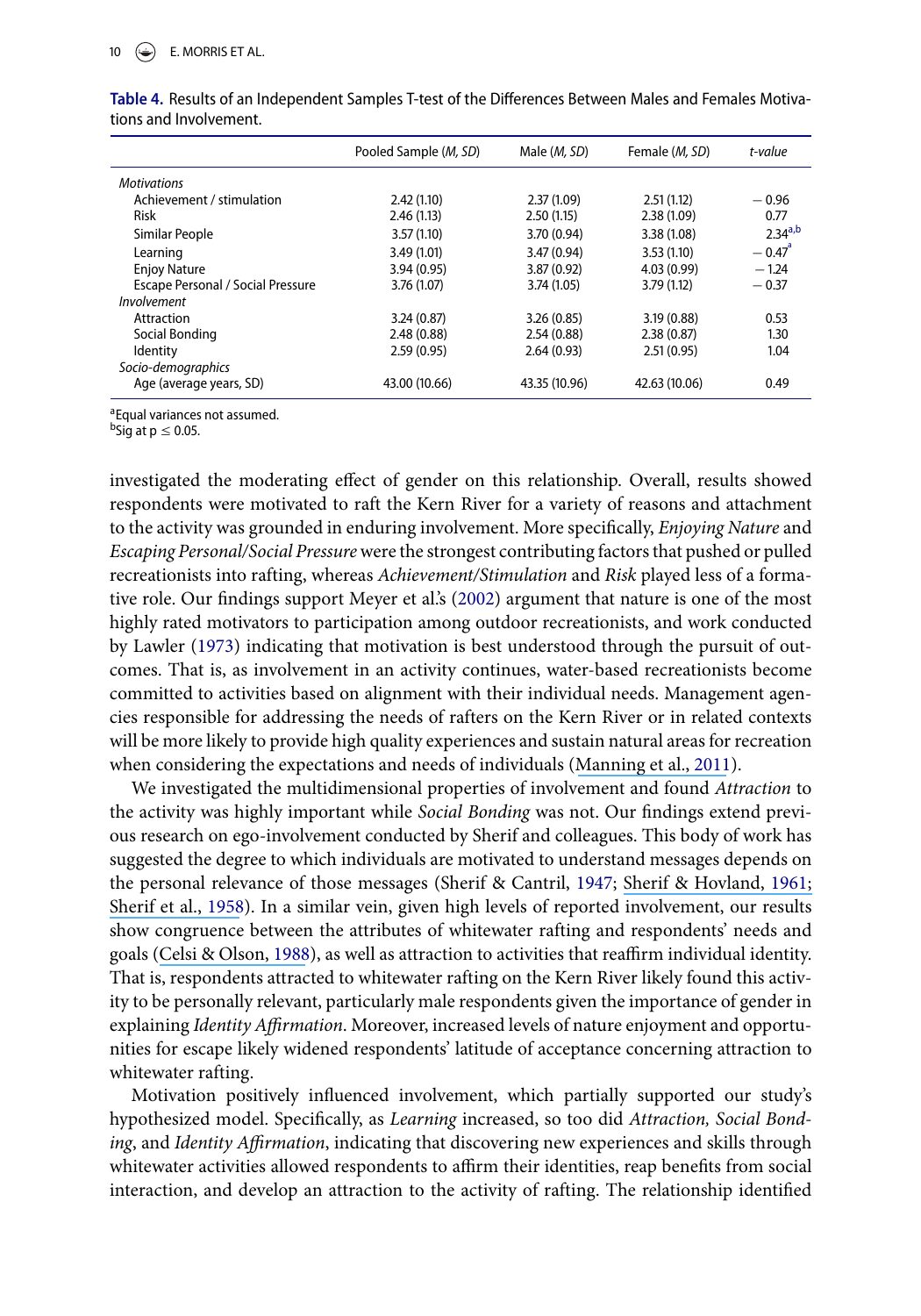between *Escape* and *Attraction* can be explained by the work of Driver et al. (1983) who described *Escape* as a "pull" rather than "push" factor of motivation. This finding suggested the more respondents wanted to get away from their everyday lives to enjoy whitewater rafting, the more likely the activity was to become a source of enjoyment and importance. Results also showed that *Achievement/Stimulation* predicted *Identity Expression*, indicating the role of rafting in gaining self-confidence and ability to complete the activity affected how respondents were able to define and recognize themselves. Thus, if rafting was part of their identity, succeeding in that activity likely played a substantive role in gaining selfconfidence. As an extension to the idea of ego-involvement (Sherif & Cantril, 1947; [Sherif](https://www.researchgate.net/publication/232462809_Social_judgment_Assimilation_and_contrast_effects_in_communication_and_attitude_change?el=1_x_8&enrichId=rgreq-358bf75993b0b78d15cbfae87c388d01-XXX&enrichSource=Y292ZXJQYWdlOzMxMzIzNDU4MTtBUzo0NTc4MDQ5MDIzNDI2NTZAMTQ4NjE2MDYwMjIxOQ==) [& Hovland,](https://www.researchgate.net/publication/232462809_Social_judgment_Assimilation_and_contrast_effects_in_communication_and_attitude_change?el=1_x_8&enrichId=rgreq-358bf75993b0b78d15cbfae87c388d01-XXX&enrichSource=Y292ZXJQYWdlOzMxMzIzNDU4MTtBUzo0NTc4MDQ5MDIzNDI2NTZAMTQ4NjE2MDYwMjIxOQ==) 1961; [Sherif et al.,](https://www.researchgate.net/publication/10052409_Assimilation_and_Contrast_Effects_of_Anchoring_Stimuli_on_Judgment?el=1_x_8&enrichId=rgreq-358bf75993b0b78d15cbfae87c388d01-XXX&enrichSource=Y292ZXJQYWdlOzMxMzIzNDU4MTtBUzo0NTc4MDQ5MDIzNDI2NTZAMTQ4NjE2MDYwMjIxOQ==) 1958), individuals who find rafting to be personally relevant, as part of identity, will be more motivated to participate and seek achievement in that pursuit.

We used a rigorous statistical method, a MIMIC latent variable model, to explore the gendered dynamics of whitewater rafting and found that males were more likely to develop attachment to rafting due to identity formation. However, contrary to our expectations, gender did not play a significant role in explaining the *Social Bonding* and *Attraction* dimensions of involvement. Our findings extend previous research conducted by Lee et al. (2007) and Ritchie et al. (2010) who supported the influence of gender on motivations and reported involvement of recreational paddlers and cycling tourists. However, these results lie in contrast to authors such as [Kyle et al. \(2002\)](https://www.researchgate.net/publication/228598100_Market_segmentation_using_participant_involvement_profiles?el=1_x_8&enrichId=rgreq-358bf75993b0b78d15cbfae87c388d01-XXX&enrichSource=Y292ZXJQYWdlOzMxMzIzNDU4MTtBUzo0NTc4MDQ5MDIzNDI2NTZAMTQ4NjE2MDYwMjIxOQ==) who conducted a market segmentation of recreationists using involvement profiles and [Schroeder et al. \(2008\)](https://www.researchgate.net/publication/258367478_Fishing_in_the_neighborhood_Understanding_motivations_and_constraints_to_angling_among_Twin_Cities_metro_residents?el=1_x_8&enrichId=rgreq-358bf75993b0b78d15cbfae87c388d01-XXX&enrichSource=Y292ZXJQYWdlOzMxMzIzNDU4MTtBUzo0NTc4MDQ5MDIzNDI2NTZAMTQ4NjE2MDYwMjIxOQ==) who examined the constraints and motivations of anglers in Minnesota. Both of these studies suggested gender did not play a significant role in explaining experiential outcomes. Our results could be attributable to the fact that the majority of respondents were with family and/or friends. Because family obligations and time are often cited as major constraints to women [\(Little,](https://www.researchgate.net/publication/289229923_Women_and_adventure_recreation_Reconstructing_leisure_constraints_and_adventure_experiences_to_negotiate_continuing_participation?el=1_x_8&enrichId=rgreq-358bf75993b0b78d15cbfae87c388d01-XXX&enrichSource=Y292ZXJQYWdlOzMxMzIzNDU4MTtBUzo0NTc4MDQ5MDIzNDI2NTZAMTQ4NjE2MDYwMjIxOQ==) 2002; Wood & Danylchuck, 2012), the re-occurrence of family versus solo activities could have mitigated the expected constraints and differences in motivation and involvement in family trips. Similarly, female rafters on the Kern may have similarly overcome constraints such as lack of perceived skills, given that experienced, knowledgeable guides directed large, multi-person boats ([Wallen et al.,](https://www.researchgate.net/publication/279447318_Carrying_Capacity_and_Commercial_Services_in_the_Southern_Sierra_Nevada?el=1_x_8&enrichId=rgreq-358bf75993b0b78d15cbfae87c388d01-XXX&enrichSource=Y292ZXJQYWdlOzMxMzIzNDU4MTtBUzo0NTc4MDQ5MDIzNDI2NTZAMTQ4NjE2MDYwMjIxOQ==) 2015). In these contexts, individual skills may be considered less important and enable the person to develop attachment to the activity of rafting despite insecurities. The potential effect from engagement in large groups may have had particular bearing on women's abilities to overcome constraints.

# **Conclusion**

Drawing on the expectancy-valence model, this study advances knowledge of gendered recreation with a particular focus on involvement and its antecedent processes in a nature-based context. We found partial support for the study hypotheses, in that motivations positively influence enduring involvement and gender plays a significant role in explaining identity formation of respondents included in this study. We suggest guided, controlled environments such as rafts and/or other group-based contexts offset responses to traditional gender dynamics, and emphasize the importance of tailoring management decisions to subgroups of recreationists defined by qualities such as gender. Our study findings extend literature showing an intricate relationship between gender and activity engagement, though more remains to be learned about how males and females experience leisure differently, particularly in the context of high-risk recreation wherein gender differences may become more pronounced.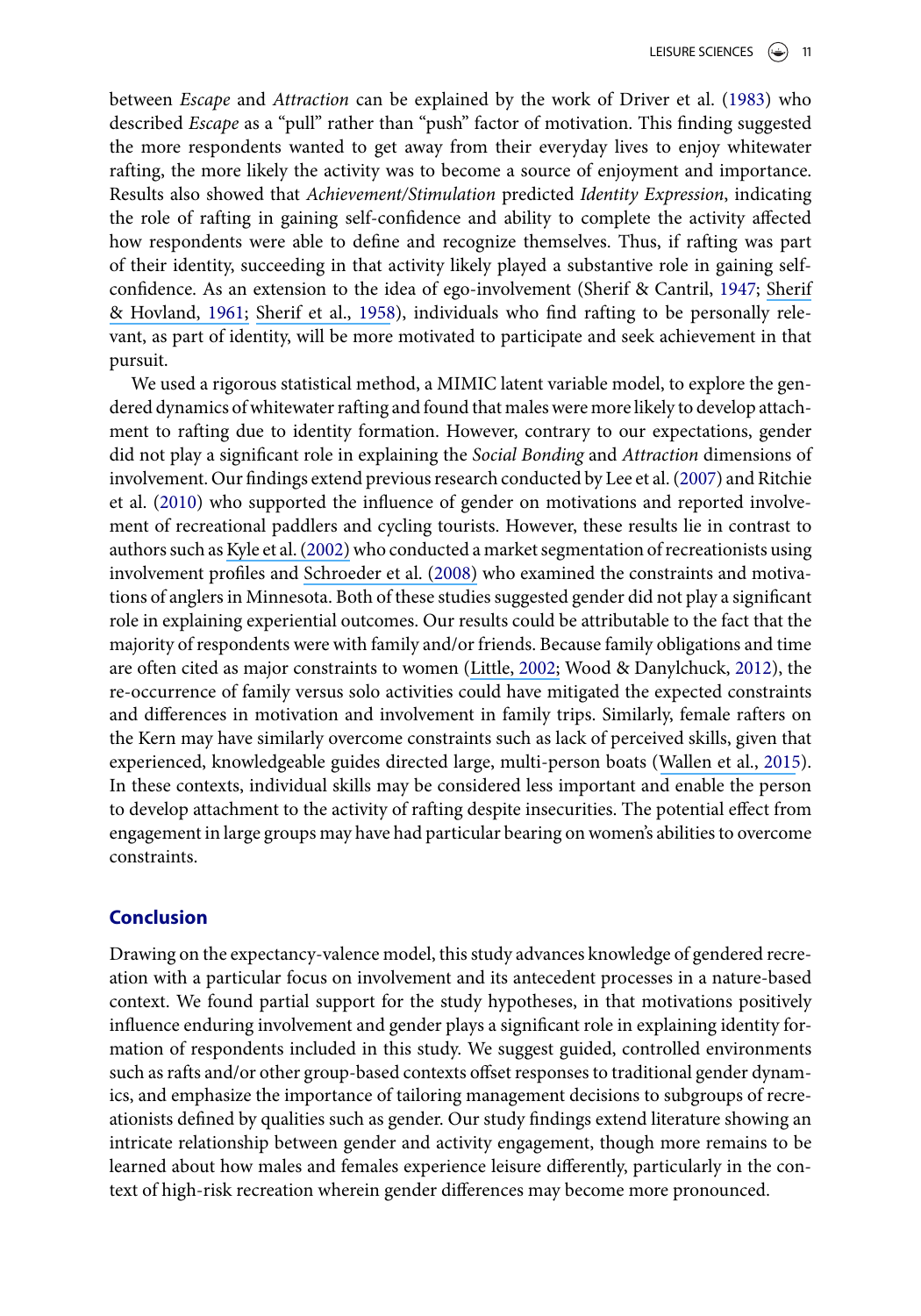# **References**

- [Alexandris, K., Kouthouris, C., Funk, D., & Tziouma, O. \(2013\). The use of negotiation strategies](https://www.researchgate.net/publication/254328199_The_use_of_negotiation_strategies_among_recreational_participants_with_different_involvement_levels_the_case_of_recreational_swimmers?el=1_x_8&enrichId=rgreq-358bf75993b0b78d15cbfae87c388d01-XXX&enrichSource=Y292ZXJQYWdlOzMxMzIzNDU4MTtBUzo0NTc4MDQ5MDIzNDI2NTZAMTQ4NjE2MDYwMjIxOQ==) [among recreational participants with different involvement levels: The case of recreational swim](https://www.researchgate.net/publication/254328199_The_use_of_negotiation_strategies_among_recreational_participants_with_different_involvement_levels_the_case_of_recreational_swimmers?el=1_x_8&enrichId=rgreq-358bf75993b0b78d15cbfae87c388d01-XXX&enrichSource=Y292ZXJQYWdlOzMxMzIzNDU4MTtBUzo0NTc4MDQ5MDIzNDI2NTZAMTQ4NjE2MDYwMjIxOQ==)mers. *[Leisure Studies](https://www.researchgate.net/publication/254328199_The_use_of_negotiation_strategies_among_recreational_participants_with_different_involvement_levels_the_case_of_recreational_swimmers?el=1_x_8&enrichId=rgreq-358bf75993b0b78d15cbfae87c388d01-XXX&enrichSource=Y292ZXJQYWdlOzMxMzIzNDU4MTtBUzo0NTc4MDQ5MDIzNDI2NTZAMTQ4NjE2MDYwMjIxOQ==)*, *32*(3), 299–317.
- [Anderson, J. C., & Gerbing, D. W. \(1988\). Structural equation modeling in practice: A review and rec](https://www.researchgate.net/publication/281069890_Structural_equation_modeling_in_practice_A_review_and_recommended_two-step_approach?el=1_x_8&enrichId=rgreq-358bf75993b0b78d15cbfae87c388d01-XXX&enrichSource=Y292ZXJQYWdlOzMxMzIzNDU4MTtBUzo0NTc4MDQ5MDIzNDI2NTZAMTQ4NjE2MDYwMjIxOQ==)[ommended two-step approach.](https://www.researchgate.net/publication/281069890_Structural_equation_modeling_in_practice_A_review_and_recommended_two-step_approach?el=1_x_8&enrichId=rgreq-358bf75993b0b78d15cbfae87c388d01-XXX&enrichSource=Y292ZXJQYWdlOzMxMzIzNDU4MTtBUzo0NTc4MDQ5MDIzNDI2NTZAMTQ4NjE2MDYwMjIxOQ==) *Psychological Bulletin*, *103*(3), 411–423.
- [Auster, C. J. \(2008\). The effect of cohort on women's sport participation: An intergenerational study of](https://www.researchgate.net/publication/287556005_The_effect_of_cohort_on_women) [collegiate women ice hockey players.](https://www.researchgate.net/publication/287556005_The_effect_of_cohort_on_women) *Journal of Leisure Research*, *40*(2), 312–337.

[Bentler, P. M. \(1990\). Comparative fit indexes in structural models.](https://www.researchgate.net/publication/312604539_Comparative_fit_indexes_in_structural_models?el=1_x_8&enrichId=rgreq-358bf75993b0b78d15cbfae87c388d01-XXX&enrichSource=Y292ZXJQYWdlOzMxMzIzNDU4MTtBUzo0NTc4MDQ5MDIzNDI2NTZAMTQ4NjE2MDYwMjIxOQ==) *Psychological Bulletin*, *107*, 238–246.

- [Berdychevsky, L., & Gibson, H. \(2015\). Women's sexual sensation seeking and risk taking in leisure](https://www.researchgate.net/publication/280610860_Women) travel. *[Journal of Leisure Research](https://www.researchgate.net/publication/280610860_Women)*, *47*(5), 621.
- Bialeschki, M. D., & Henderson, K. A. (2000). Gender issues in recreation management. In M. T. Allison & E. Schneider (Eds.), *Diversity and the recreation profession* (pp. 73–97). State College, PA: Venture.
- [Bowker, J. M., Murphy, D., Cordell, H. K., English, D. B., Bergstrom, J. C., Starbuck, C. M., Btaz, C.J., &](https://www.researchgate.net/publication/23944863_Wilderness_and_Primitive_Area_Recreation_Participation_and_Consumption_An_Examination_of_Demographic_and_Spatial_Factors?el=1_x_8&enrichId=rgreq-358bf75993b0b78d15cbfae87c388d01-XXX&enrichSource=Y292ZXJQYWdlOzMxMzIzNDU4MTtBUzo0NTc4MDQ5MDIzNDI2NTZAMTQ4NjE2MDYwMjIxOQ==) [Green, G. T. \(2006\). Wilderness and primitive area recreation participation and consumption: An](https://www.researchgate.net/publication/23944863_Wilderness_and_Primitive_Area_Recreation_Participation_and_Consumption_An_Examination_of_Demographic_and_Spatial_Factors?el=1_x_8&enrichId=rgreq-358bf75993b0b78d15cbfae87c388d01-XXX&enrichSource=Y292ZXJQYWdlOzMxMzIzNDU4MTtBUzo0NTc4MDQ5MDIzNDI2NTZAMTQ4NjE2MDYwMjIxOQ==) [examination of demographic and spatial factors.](https://www.researchgate.net/publication/23944863_Wilderness_and_Primitive_Area_Recreation_Participation_and_Consumption_An_Examination_of_Demographic_and_Spatial_Factors?el=1_x_8&enrichId=rgreq-358bf75993b0b78d15cbfae87c388d01-XXX&enrichSource=Y292ZXJQYWdlOzMxMzIzNDU4MTtBUzo0NTc4MDQ5MDIzNDI2NTZAMTQ4NjE2MDYwMjIxOQ==) *Journal of Agricultural and Applied Economics*, *38*, [317–326.](https://www.researchgate.net/publication/23944863_Wilderness_and_Primitive_Area_Recreation_Participation_and_Consumption_An_Examination_of_Demographic_and_Spatial_Factors?el=1_x_8&enrichId=rgreq-358bf75993b0b78d15cbfae87c388d01-XXX&enrichSource=Y292ZXJQYWdlOzMxMzIzNDU4MTtBUzo0NTc4MDQ5MDIzNDI2NTZAMTQ4NjE2MDYwMjIxOQ==)
- [Byrne, B. M., Shavelson, R. J., & Muthén, B. \(1989\). Testing for the equivalence of factor covariance and](https://www.researchgate.net/publication/232588408_Testing_for_the_Equivalence_of_Factor_Covariance_and_Mean_Structures_The_Issue_of_Partial_Measurement_Invariance?el=1_x_8&enrichId=rgreq-358bf75993b0b78d15cbfae87c388d01-XXX&enrichSource=Y292ZXJQYWdlOzMxMzIzNDU4MTtBUzo0NTc4MDQ5MDIzNDI2NTZAMTQ4NjE2MDYwMjIxOQ==) [mean structures: The issue of partial measurement invariance.](https://www.researchgate.net/publication/232588408_Testing_for_the_Equivalence_of_Factor_Covariance_and_Mean_Structures_The_Issue_of_Partial_Measurement_Invariance?el=1_x_8&enrichId=rgreq-358bf75993b0b78d15cbfae87c388d01-XXX&enrichSource=Y292ZXJQYWdlOzMxMzIzNDU4MTtBUzo0NTc4MDQ5MDIzNDI2NTZAMTQ4NjE2MDYwMjIxOQ==) *Psychological Bulletin*, *105*, 456–466.
- [Celsi, R. L., & Olson, J. C. \(1988\). The role of involvement in attention and comprehension processes.](https://www.researchgate.net/publication/24098558_The_Role_of_Involvement_in_Attention_and_Comprehension_Processes?el=1_x_8&enrichId=rgreq-358bf75993b0b78d15cbfae87c388d01-XXX&enrichSource=Y292ZXJQYWdlOzMxMzIzNDU4MTtBUzo0NTc4MDQ5MDIzNDI2NTZAMTQ4NjE2MDYwMjIxOQ==) *[Journal of Consumer Research](https://www.researchgate.net/publication/24098558_The_Role_of_Involvement_in_Attention_and_Comprehension_Processes?el=1_x_8&enrichId=rgreq-358bf75993b0b78d15cbfae87c388d01-XXX&enrichSource=Y292ZXJQYWdlOzMxMzIzNDU4MTtBUzo0NTc4MDQ5MDIzNDI2NTZAMTQ4NjE2MDYwMjIxOQ==)*, *15*(2), 210–224.
- [Dillman, D. A., Phelps, G., Tortora, R., Swift, K., Kohrell, J., Berck, J., & Messer, B. L. \(2009\). Response](https://www.researchgate.net/publication/222814466_Response_Rate_and_Measurement_Differences_in_Mixed-Mode_Surveys_Using_Mail_Telephone_Interactive_Voice_Response_IVR_and_the_Internet?el=1_x_8&enrichId=rgreq-358bf75993b0b78d15cbfae87c388d01-XXX&enrichSource=Y292ZXJQYWdlOzMxMzIzNDU4MTtBUzo0NTc4MDQ5MDIzNDI2NTZAMTQ4NjE2MDYwMjIxOQ==) [rate and measurement differences in mixed-mode surveys using mail, telephone, interactive voice](https://www.researchgate.net/publication/222814466_Response_Rate_and_Measurement_Differences_in_Mixed-Mode_Surveys_Using_Mail_Telephone_Interactive_Voice_Response_IVR_and_the_Internet?el=1_x_8&enrichId=rgreq-358bf75993b0b78d15cbfae87c388d01-XXX&enrichSource=Y292ZXJQYWdlOzMxMzIzNDU4MTtBUzo0NTc4MDQ5MDIzNDI2NTZAMTQ4NjE2MDYwMjIxOQ==) [response \(IVR\) and the Internet.](https://www.researchgate.net/publication/222814466_Response_Rate_and_Measurement_Differences_in_Mixed-Mode_Surveys_Using_Mail_Telephone_Interactive_Voice_Response_IVR_and_the_Internet?el=1_x_8&enrichId=rgreq-358bf75993b0b78d15cbfae87c388d01-XXX&enrichSource=Y292ZXJQYWdlOzMxMzIzNDU4MTtBUzo0NTc4MDQ5MDIzNDI2NTZAMTQ4NjE2MDYwMjIxOQ==) *Social Science Research*, *38*(1), 1–18.
- Driver, B. L. (1983). *Master list of items from recreation experinece preference scalses and domain*. Fort Collins, CO: USDA Forest Service, Rocky Mountain Forest and Range Experiment Station.
- [Driver, B. L., & Knopf, R. C. \(1977\). Personality, outdoor recreation, and expected consequences.](https://www.researchgate.net/publication/240689590_Personality_Outdoor_Recreation_and_Expected_Consequences?el=1_x_8&enrichId=rgreq-358bf75993b0b78d15cbfae87c388d01-XXX&enrichSource=Y292ZXJQYWdlOzMxMzIzNDU4MTtBUzo0NTc4MDQ5MDIzNDI2NTZAMTQ4NjE2MDYwMjIxOQ==) *Envi[ronment and Behavior](https://www.researchgate.net/publication/240689590_Personality_Outdoor_Recreation_and_Expected_Consequences?el=1_x_8&enrichId=rgreq-358bf75993b0b78d15cbfae87c388d01-XXX&enrichSource=Y292ZXJQYWdlOzMxMzIzNDU4MTtBUzo0NTc4MDQ5MDIzNDI2NTZAMTQ4NjE2MDYwMjIxOQ==)*, *9*(2), 169–193.
- Driver, B. L., & Tocher, S. R. (1970). Toward a behavioral interpretation of recreation engagements with implications for planning. In B. L. Driver (Ed.), *Elements of outdoor recreation planning* (pp. 9–31). Ann Arbor, MI: University of Michigan Press.
- Evans, K. (2014). *The context of successful navigation of gendered norms in outdoor adventure recreation: The case of professional female adventure athletes*(Unpublished doctoral dissertation). Clemson University, Clemson, SC.
- [Havitz, M. E., & Dimanche, F. \(1997\). Leisure involvement revisited: Conceptual conundrums and mea](https://www.researchgate.net/publication/279903752_Leisure_involvement_revisited_Conceptual_conundrums_and_measurement_advances?el=1_x_8&enrichId=rgreq-358bf75993b0b78d15cbfae87c388d01-XXX&enrichSource=Y292ZXJQYWdlOzMxMzIzNDU4MTtBUzo0NTc4MDQ5MDIzNDI2NTZAMTQ4NjE2MDYwMjIxOQ==)surement advances. *[Journal of Leisure Research](https://www.researchgate.net/publication/279903752_Leisure_involvement_revisited_Conceptual_conundrums_and_measurement_advances?el=1_x_8&enrichId=rgreq-358bf75993b0b78d15cbfae87c388d01-XXX&enrichSource=Y292ZXJQYWdlOzMxMzIzNDU4MTtBUzo0NTc4MDQ5MDIzNDI2NTZAMTQ4NjE2MDYwMjIxOQ==)*, *29*(3), 245–278.
- [Havitz, M. E., & Dimanche, F. \(1999\). Leisure involvement revisited: Drive properties and paradoxes.](https://www.researchgate.net/publication/280137883_Leisure_Involvement_Revisited_Drive_Properties_and_Paradoxes?el=1_x_8&enrichId=rgreq-358bf75993b0b78d15cbfae87c388d01-XXX&enrichSource=Y292ZXJQYWdlOzMxMzIzNDU4MTtBUzo0NTc4MDQ5MDIzNDI2NTZAMTQ4NjE2MDYwMjIxOQ==) *[Journal of Leisure Research](https://www.researchgate.net/publication/280137883_Leisure_Involvement_Revisited_Drive_Properties_and_Paradoxes?el=1_x_8&enrichId=rgreq-358bf75993b0b78d15cbfae87c388d01-XXX&enrichSource=Y292ZXJQYWdlOzMxMzIzNDU4MTtBUzo0NTc4MDQ5MDIzNDI2NTZAMTQ4NjE2MDYwMjIxOQ==)*, *31*(2), 122.
- Henderson, K. A. (1991). The contribution of feminism to an understanding of leisure constraints. *Journal of Leisure Research*, *23*(4), 363–377.
- [Henderson, K. A., & Gibson, H. J. \(2013\). An integrative review of women, gender, and leisure: Increas](https://www.researchgate.net/publication/286111452_An_Integrative_Review_of_Women_Gender_and_Leisure_Increasing_Complexities?el=1_x_8&enrichId=rgreq-358bf75993b0b78d15cbfae87c388d01-XXX&enrichSource=Y292ZXJQYWdlOzMxMzIzNDU4MTtBUzo0NTc4MDQ5MDIzNDI2NTZAMTQ4NjE2MDYwMjIxOQ==)ing complexities. *[Journal of Leisure Research](https://www.researchgate.net/publication/286111452_An_Integrative_Review_of_Women_Gender_and_Leisure_Increasing_Complexities?el=1_x_8&enrichId=rgreq-358bf75993b0b78d15cbfae87c388d01-XXX&enrichSource=Y292ZXJQYWdlOzMxMzIzNDU4MTtBUzo0NTc4MDQ5MDIzNDI2NTZAMTQ4NjE2MDYwMjIxOQ==)*, *45*(2), 115.
- Henderson, K. A., Bialeschki, M. D., Shaw, S. M., & Freysinger, V. J. (1996). *Both gains and gaps: Feminist perspectives on women's leisure*. State College, PA: Venture.
- [Henderson, K. A., & Hickerson, B. \(2007\). Women and leisure: Premises and performances uncovered](https://www.researchgate.net/publication/267994866_Women_and_Leisure_Premises_and_Performances_Uncovered_in_an_Integrative_Review?el=1_x_8&enrichId=rgreq-358bf75993b0b78d15cbfae87c388d01-XXX&enrichSource=Y292ZXJQYWdlOzMxMzIzNDU4MTtBUzo0NTc4MDQ5MDIzNDI2NTZAMTQ4NjE2MDYwMjIxOQ==) in an integrative review. *[Journal of Leisure Research](https://www.researchgate.net/publication/267994866_Women_and_Leisure_Premises_and_Performances_Uncovered_in_an_Integrative_Review?el=1_x_8&enrichId=rgreq-358bf75993b0b78d15cbfae87c388d01-XXX&enrichSource=Y292ZXJQYWdlOzMxMzIzNDU4MTtBUzo0NTc4MDQ5MDIzNDI2NTZAMTQ4NjE2MDYwMjIxOQ==)*, *39*(4), 591.
- [Hu, L. T., & Bentler, P. M. \(1999\). Cutoff criteria for fit indexes in covariance structure analysis: Con](https://www.researchgate.net/publication/309032267_Cutoff_criteria_for_fit_indexes_in_covariance_structure_analysis_Conventional_criteria_versus_new_alternatives?el=1_x_8&enrichId=rgreq-358bf75993b0b78d15cbfae87c388d01-XXX&enrichSource=Y292ZXJQYWdlOzMxMzIzNDU4MTtBUzo0NTc4MDQ5MDIzNDI2NTZAMTQ4NjE2MDYwMjIxOQ==)[ventional criteria versus new alternatives.](https://www.researchgate.net/publication/309032267_Cutoff_criteria_for_fit_indexes_in_covariance_structure_analysis_Conventional_criteria_versus_new_alternatives?el=1_x_8&enrichId=rgreq-358bf75993b0b78d15cbfae87c388d01-XXX&enrichSource=Y292ZXJQYWdlOzMxMzIzNDU4MTtBUzo0NTc4MDQ5MDIzNDI2NTZAMTQ4NjE2MDYwMjIxOQ==) *Structural Equation Modeling*, *6*(1), 1–55.
- [Iwasaki, Y., & Havitz, M. E. \(1998\). A path analytic model of the relationships between](https://www.researchgate.net/publication/261180172_A_path_analytic_model_of_the_relationships_between_involvement_psychological_commitment_and_loyalty?el=1_x_8&enrichId=rgreq-358bf75993b0b78d15cbfae87c388d01-XXX&enrichSource=Y292ZXJQYWdlOzMxMzIzNDU4MTtBUzo0NTc4MDQ5MDIzNDI2NTZAMTQ4NjE2MDYwMjIxOQ==) [involvement, psychological commitment, and loyalty.](https://www.researchgate.net/publication/261180172_A_path_analytic_model_of_the_relationships_between_involvement_psychological_commitment_and_loyalty?el=1_x_8&enrichId=rgreq-358bf75993b0b78d15cbfae87c388d01-XXX&enrichSource=Y292ZXJQYWdlOzMxMzIzNDU4MTtBUzo0NTc4MDQ5MDIzNDI2NTZAMTQ4NjE2MDYwMjIxOQ==) *Journal of Leisure Research*, *30*(2), [256–280.](https://www.researchgate.net/publication/261180172_A_path_analytic_model_of_the_relationships_between_involvement_psychological_commitment_and_loyalty?el=1_x_8&enrichId=rgreq-358bf75993b0b78d15cbfae87c388d01-XXX&enrichSource=Y292ZXJQYWdlOzMxMzIzNDU4MTtBUzo0NTc4MDQ5MDIzNDI2NTZAMTQ4NjE2MDYwMjIxOQ==)
- [Iwasaki, Y., & Havitz, M. E. \(2004\). Examining relationships between invovlement psychological com](https://www.researchgate.net/publication/279579474_Examining_relationships_between_leisure_involvement_psychological_commitment_and_loyalty_to_a_recreation_agency?el=1_x_8&enrichId=rgreq-358bf75993b0b78d15cbfae87c388d01-XXX&enrichSource=Y292ZXJQYWdlOzMxMzIzNDU4MTtBUzo0NTc4MDQ5MDIzNDI2NTZAMTQ4NjE2MDYwMjIxOQ==)[mitment and loyalty to a recreation agency.](https://www.researchgate.net/publication/279579474_Examining_relationships_between_leisure_involvement_psychological_commitment_and_loyalty_to_a_recreation_agency?el=1_x_8&enrichId=rgreq-358bf75993b0b78d15cbfae87c388d01-XXX&enrichSource=Y292ZXJQYWdlOzMxMzIzNDU4MTtBUzo0NTc4MDQ5MDIzNDI2NTZAMTQ4NjE2MDYwMjIxOQ==) *Journal of Leisure Research*, *36*(1), 45–72.
- [Jackson, E. L., Crawford, D.W., & Godbey, G. \(1993\). Negotiation of leisure constraints.](https://www.researchgate.net/publication/248982125_Negotiation_of_leisure_constraints?el=1_x_8&enrichId=rgreq-358bf75993b0b78d15cbfae87c388d01-XXX&enrichSource=Y292ZXJQYWdlOzMxMzIzNDU4MTtBUzo0NTc4MDQ5MDIzNDI2NTZAMTQ4NjE2MDYwMjIxOQ==) *Leisure Sciences*, *15*[\(1\), 1–11.](https://www.researchgate.net/publication/248982125_Negotiation_of_leisure_constraints?el=1_x_8&enrichId=rgreq-358bf75993b0b78d15cbfae87c388d01-XXX&enrichSource=Y292ZXJQYWdlOzMxMzIzNDU4MTtBUzo0NTc4MDQ5MDIzNDI2NTZAMTQ4NjE2MDYwMjIxOQ==)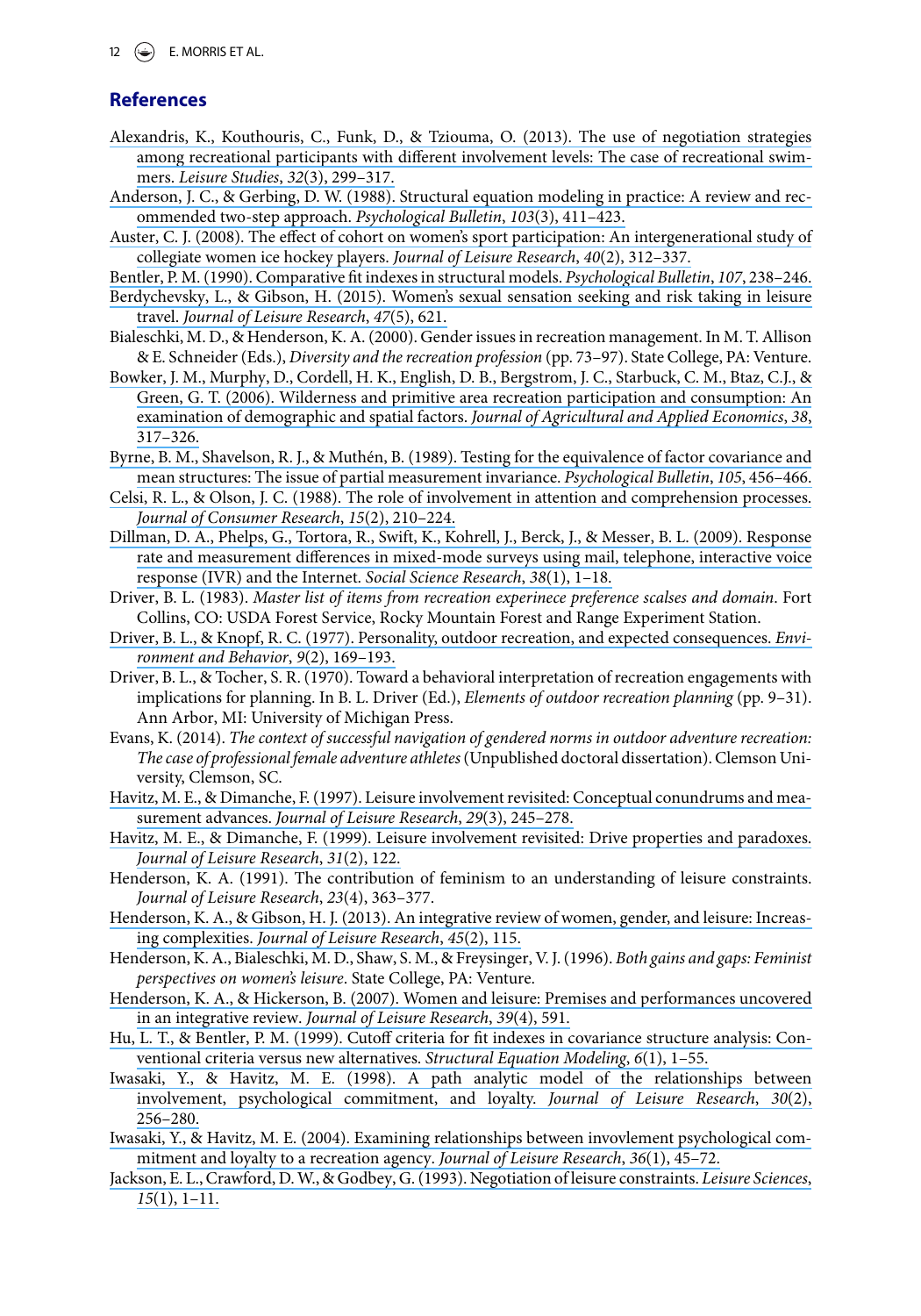- [Johnson, C. Y., Bowker, J. M., & Cordell, H. K. \(2001\). Outdoor recreation constraints: An examination](https://www.researchgate.net/publication/254415623_Outdoor_Recreation_Constraints_An_Examination_of_Race_Gender_and_Rural_Dwelling?el=1_x_8&enrichId=rgreq-358bf75993b0b78d15cbfae87c388d01-XXX&enrichSource=Y292ZXJQYWdlOzMxMzIzNDU4MTtBUzo0NTc4MDQ5MDIzNDI2NTZAMTQ4NjE2MDYwMjIxOQ==) [of race, gender, and rural dwelling.](https://www.researchgate.net/publication/254415623_Outdoor_Recreation_Constraints_An_Examination_of_Race_Gender_and_Rural_Dwelling?el=1_x_8&enrichId=rgreq-358bf75993b0b78d15cbfae87c388d01-XXX&enrichSource=Y292ZXJQYWdlOzMxMzIzNDU4MTtBUzo0NTc4MDQ5MDIzNDI2NTZAMTQ4NjE2MDYwMjIxOQ==) *Southern Rural Sociology*, *17*, 111–133.
- [Johnson, B. T., & Eagly, A. H. \(1989\). Effects of invovement on persuasion: A meta-analysis.](https://www.researchgate.net/publication/27403974_Effects_of_Involvement_on_Persuasion_A_Meta-Analysis?el=1_x_8&enrichId=rgreq-358bf75993b0b78d15cbfae87c388d01-XXX&enrichSource=Y292ZXJQYWdlOzMxMzIzNDU4MTtBUzo0NTc4MDQ5MDIzNDI2NTZAMTQ4NjE2MDYwMjIxOQ==) *Psycholog[ical Bulletin](https://www.researchgate.net/publication/27403974_Effects_of_Involvement_on_Persuasion_A_Meta-Analysis?el=1_x_8&enrichId=rgreq-358bf75993b0b78d15cbfae87c388d01-XXX&enrichSource=Y292ZXJQYWdlOzMxMzIzNDU4MTtBUzo0NTc4MDQ5MDIzNDI2NTZAMTQ4NjE2MDYwMjIxOQ==)*, *106*, 290–314.
- [Josiam, B. M., Kinley, T. R., & Kim, Y.-K. \(2005\). Involvement and the tourist shopper: Using the involve](https://www.researchgate.net/publication/274081295_Involvement_and_the_tourist_shopper_Using_the_involvement_construct_to_segment_the_American_tourist_shopper_at_the_mall?el=1_x_8&enrichId=rgreq-358bf75993b0b78d15cbfae87c388d01-XXX&enrichSource=Y292ZXJQYWdlOzMxMzIzNDU4MTtBUzo0NTc4MDQ5MDIzNDI2NTZAMTQ4NjE2MDYwMjIxOQ==)[ment construct to segment the American tourist shopper at the mall.](https://www.researchgate.net/publication/274081295_Involvement_and_the_tourist_shopper_Using_the_involvement_construct_to_segment_the_American_tourist_shopper_at_the_mall?el=1_x_8&enrichId=rgreq-358bf75993b0b78d15cbfae87c388d01-XXX&enrichSource=Y292ZXJQYWdlOzMxMzIzNDU4MTtBUzo0NTc4MDQ5MDIzNDI2NTZAMTQ4NjE2MDYwMjIxOQ==) *Journal of Vacation Marketing*, *11*[\(2\), 135–154.](https://www.researchgate.net/publication/274081295_Involvement_and_the_tourist_shopper_Using_the_involvement_construct_to_segment_the_American_tourist_shopper_at_the_mall?el=1_x_8&enrichId=rgreq-358bf75993b0b78d15cbfae87c388d01-XXX&enrichSource=Y292ZXJQYWdlOzMxMzIzNDU4MTtBUzo0NTc4MDQ5MDIzNDI2NTZAMTQ4NjE2MDYwMjIxOQ==)
- [Jun, J., Kyle, G. T., Vlachopoulos, S. P., Theodorakis, N. D., Absher, J. D., & Hammitt, W. E. \(2012\).](https://www.researchgate.net/publication/233209682_Reassessing_the_Structure_of_Enduring_Leisure_Involvement?el=1_x_8&enrichId=rgreq-358bf75993b0b78d15cbfae87c388d01-XXX&enrichSource=Y292ZXJQYWdlOzMxMzIzNDU4MTtBUzo0NTc4MDQ5MDIzNDI2NTZAMTQ4NjE2MDYwMjIxOQ==) [Reassessing the structure of enduring leisure involvement.](https://www.researchgate.net/publication/233209682_Reassessing_the_Structure_of_Enduring_Leisure_Involvement?el=1_x_8&enrichId=rgreq-358bf75993b0b78d15cbfae87c388d01-XXX&enrichSource=Y292ZXJQYWdlOzMxMzIzNDU4MTtBUzo0NTc4MDQ5MDIzNDI2NTZAMTQ4NjE2MDYwMjIxOQ==) *Leisure Sciences*, *34*(1), 1–18.
- Kline, R. B. (2011). *[Principles and practice of structural equation modeling](https://www.researchgate.net/publication/303919046_Principles_and_Practice_of_Structural_Equation_Modeling?el=1_x_8&enrichId=rgreq-358bf75993b0b78d15cbfae87c388d01-XXX&enrichSource=Y292ZXJQYWdlOzMxMzIzNDU4MTtBUzo0NTc4MDQ5MDIzNDI2NTZAMTQ4NjE2MDYwMjIxOQ==)* (3rd ed.). New York, NY: The [Guilford Press.](https://www.researchgate.net/publication/303919046_Principles_and_Practice_of_Structural_Equation_Modeling?el=1_x_8&enrichId=rgreq-358bf75993b0b78d15cbfae87c388d01-XXX&enrichSource=Y292ZXJQYWdlOzMxMzIzNDU4MTtBUzo0NTc4MDQ5MDIzNDI2NTZAMTQ4NjE2MDYwMjIxOQ==)
- [Kyle, G., Absher, J., Norman, W., Hammitt, W., & Jodice, L. \(2007\). A modified involvement scale.](https://www.researchgate.net/publication/252328826_A_Modified_Involvement_Scale?el=1_x_8&enrichId=rgreq-358bf75993b0b78d15cbfae87c388d01-XXX&enrichSource=Y292ZXJQYWdlOzMxMzIzNDU4MTtBUzo0NTc4MDQ5MDIzNDI2NTZAMTQ4NjE2MDYwMjIxOQ==) *[Leisure Studies](https://www.researchgate.net/publication/252328826_A_Modified_Involvement_Scale?el=1_x_8&enrichId=rgreq-358bf75993b0b78d15cbfae87c388d01-XXX&enrichSource=Y292ZXJQYWdlOzMxMzIzNDU4MTtBUzo0NTc4MDQ5MDIzNDI2NTZAMTQ4NjE2MDYwMjIxOQ==)*, *26*(4), 399–427.
- [Kyle, G., Bricker, K., Graefe, A., & Wickham, T. \(2004\). An examination of recreationists' relationships](https://www.researchgate.net/publication/228744655_An_Examination_of_Recreationists) [with activities and settings.](https://www.researchgate.net/publication/228744655_An_Examination_of_Recreationists) *Leisure Sciences*, *26*(2), 123–142.
- [Kyle, G., & Chick, G. \(2004\). Enduring leisure involvement: The importance of personal relationships.](https://www.researchgate.net/publication/228999991_Enduring_leisure_involvement_The_importance_of_personal_relationships?el=1_x_8&enrichId=rgreq-358bf75993b0b78d15cbfae87c388d01-XXX&enrichSource=Y292ZXJQYWdlOzMxMzIzNDU4MTtBUzo0NTc4MDQ5MDIzNDI2NTZAMTQ4NjE2MDYwMjIxOQ==) *[Leisure Studies](https://www.researchgate.net/publication/228999991_Enduring_leisure_involvement_The_importance_of_personal_relationships?el=1_x_8&enrichId=rgreq-358bf75993b0b78d15cbfae87c388d01-XXX&enrichSource=Y292ZXJQYWdlOzMxMzIzNDU4MTtBUzo0NTc4MDQ5MDIzNDI2NTZAMTQ4NjE2MDYwMjIxOQ==)*, *23*(3), 243–266.
- [Kyle, G. T., Absher, J., Hammitt, W., & Cavin, J. \(2006\). An examination of the motivation-involvement](https://www.researchgate.net/publication/228759430_An_Examination_of_the_Motivation-Involvement_Relationship?el=1_x_8&enrichId=rgreq-358bf75993b0b78d15cbfae87c388d01-XXX&enrichSource=Y292ZXJQYWdlOzMxMzIzNDU4MTtBUzo0NTc4MDQ5MDIzNDI2NTZAMTQ4NjE2MDYwMjIxOQ==) relationship. *[Leisure Sciences](https://www.researchgate.net/publication/228759430_An_Examination_of_the_Motivation-Involvement_Relationship?el=1_x_8&enrichId=rgreq-358bf75993b0b78d15cbfae87c388d01-XXX&enrichSource=Y292ZXJQYWdlOzMxMzIzNDU4MTtBUzo0NTc4MDQ5MDIzNDI2NTZAMTQ4NjE2MDYwMjIxOQ==)*, *28*(5), 467–485.
- [Kyle, G. T., Kerstetter, D. L., & Guadagnolo, F. B. \(2002\). Market segmentation using participant involve](https://www.researchgate.net/publication/228598100_Market_segmentation_using_participant_involvement_profiles?el=1_x_8&enrichId=rgreq-358bf75993b0b78d15cbfae87c388d01-XXX&enrichSource=Y292ZXJQYWdlOzMxMzIzNDU4MTtBUzo0NTc4MDQ5MDIzNDI2NTZAMTQ4NjE2MDYwMjIxOQ==)ment profiles. *[Journal of Park and Recreation Administration](https://www.researchgate.net/publication/228598100_Market_segmentation_using_participant_involvement_profiles?el=1_x_8&enrichId=rgreq-358bf75993b0b78d15cbfae87c388d01-XXX&enrichSource=Y292ZXJQYWdlOzMxMzIzNDU4MTtBUzo0NTc4MDQ5MDIzNDI2NTZAMTQ4NjE2MDYwMjIxOQ==)*, *20*(1), 1–21.
- Lawler, E. E. (1973). *[Motivations in work organizations](https://www.researchgate.net/publication/274219620_Motivation_in_Work_Organizations?el=1_x_8&enrichId=rgreq-358bf75993b0b78d15cbfae87c388d01-XXX&enrichSource=Y292ZXJQYWdlOzMxMzIzNDU4MTtBUzo0NTc4MDQ5MDIzNDI2NTZAMTQ4NjE2MDYwMjIxOQ==)*. Monterey, CA: Brooks/Cole.
- [Lee, S.-H., Graefe, A. R., & Li, C.-L. \(2007\). The effects of specialization and gender on motivations and](https://www.researchgate.net/publication/238398646_The_Effects_of_Specialization_and_Gender_on_Motivations_and_Preferences_for_Site_Attributes_in_Paddling?el=1_x_8&enrichId=rgreq-358bf75993b0b78d15cbfae87c388d01-XXX&enrichSource=Y292ZXJQYWdlOzMxMzIzNDU4MTtBUzo0NTc4MDQ5MDIzNDI2NTZAMTQ4NjE2MDYwMjIxOQ==) [preferences for site attributes in paddling.](https://www.researchgate.net/publication/238398646_The_Effects_of_Specialization_and_Gender_on_Motivations_and_Preferences_for_Site_Attributes_in_Paddling?el=1_x_8&enrichId=rgreq-358bf75993b0b78d15cbfae87c388d01-XXX&enrichSource=Y292ZXJQYWdlOzMxMzIzNDU4MTtBUzo0NTc4MDQ5MDIzNDI2NTZAMTQ4NjE2MDYwMjIxOQ==) *Leisure Sciences*, *29*(4), 355–373.
- [Little, D. E. \(2002\). Women and adventure recreation: Reconstructing leisure constraints and adventure](https://www.researchgate.net/publication/289229923_Women_and_adventure_recreation_Reconstructing_leisure_constraints_and_adventure_experiences_to_negotiate_continuing_participation?el=1_x_8&enrichId=rgreq-358bf75993b0b78d15cbfae87c388d01-XXX&enrichSource=Y292ZXJQYWdlOzMxMzIzNDU4MTtBUzo0NTc4MDQ5MDIzNDI2NTZAMTQ4NjE2MDYwMjIxOQ==) [experiences to negotiate continuing participation.](https://www.researchgate.net/publication/289229923_Women_and_adventure_recreation_Reconstructing_leisure_constraints_and_adventure_experiences_to_negotiate_continuing_participation?el=1_x_8&enrichId=rgreq-358bf75993b0b78d15cbfae87c388d01-XXX&enrichSource=Y292ZXJQYWdlOzMxMzIzNDU4MTtBUzo0NTc4MDQ5MDIzNDI2NTZAMTQ4NjE2MDYwMjIxOQ==) *Journal of Leisure Research*, *34*(2), 157–177.
- Lucas, R. C. (1990). Wilderness use and users: Trends and projections. In J. C. Hendee, G. H. Stankey, & R. C. Lucas (Eds.), *Wilderness management* (2nd ed., pp. 355–398). Golden, CO: North American Press.
- [Manfredo, M. J., Driver, B. L., & Tarrant, M. A. \(1996\). Measuring leisure motivation a meta analysis of](https://www.researchgate.net/publication/250614022_Measuring_leisure_motivation_A_meta-analysis_of_the_Recreation_Experience_Preference_scales?el=1_x_8&enrichId=rgreq-358bf75993b0b78d15cbfae87c388d01-XXX&enrichSource=Y292ZXJQYWdlOzMxMzIzNDU4MTtBUzo0NTc4MDQ5MDIzNDI2NTZAMTQ4NjE2MDYwMjIxOQ==) [the recreation experience preference scales.](https://www.researchgate.net/publication/250614022_Measuring_leisure_motivation_A_meta-analysis_of_the_Recreation_Experience_Preference_scales?el=1_x_8&enrichId=rgreq-358bf75993b0b78d15cbfae87c388d01-XXX&enrichSource=Y292ZXJQYWdlOzMxMzIzNDU4MTtBUzo0NTc4MDQ5MDIzNDI2NTZAMTQ4NjE2MDYwMjIxOQ==) *Journal of Leisure Research*, *28*(3), 188–213.
- [Manning, R., Valliere, W., Anderson, L., Stanfield McCown, R., Pettengill, P., Reigner, N., … Goonan,](https://www.researchgate.net/publication/263658464_Defining_Measuring_Monitoring_and_Managing_the_Sustainability_of_Parks_for_Outdoor_Recreation?el=1_x_8&enrichId=rgreq-358bf75993b0b78d15cbfae87c388d01-XXX&enrichSource=Y292ZXJQYWdlOzMxMzIzNDU4MTtBUzo0NTc4MDQ5MDIzNDI2NTZAMTQ4NjE2MDYwMjIxOQ==) [K. \(2011\). Defining, measuring, monitoring, and managing the sustainability of parks for outdoor](https://www.researchgate.net/publication/263658464_Defining_Measuring_Monitoring_and_Managing_the_Sustainability_of_Parks_for_Outdoor_Recreation?el=1_x_8&enrichId=rgreq-358bf75993b0b78d15cbfae87c388d01-XXX&enrichSource=Y292ZXJQYWdlOzMxMzIzNDU4MTtBUzo0NTc4MDQ5MDIzNDI2NTZAMTQ4NjE2MDYwMjIxOQ==) recreation. *[Journal of Park and Recreation Administration](https://www.researchgate.net/publication/263658464_Defining_Measuring_Monitoring_and_Managing_the_Sustainability_of_Parks_for_Outdoor_Recreation?el=1_x_8&enrichId=rgreq-358bf75993b0b78d15cbfae87c388d01-XXX&enrichSource=Y292ZXJQYWdlOzMxMzIzNDU4MTtBUzo0NTc4MDQ5MDIzNDI2NTZAMTQ4NjE2MDYwMjIxOQ==)*, *29*(3), 24–37.
- [McIntyre, N. \(1989\). The personal meaning of participation: Enduring involvement.](https://www.researchgate.net/publication/234683797_The_Personal_Meaning_of_Participation_Enduring_Involvement?el=1_x_8&enrichId=rgreq-358bf75993b0b78d15cbfae87c388d01-XXX&enrichSource=Y292ZXJQYWdlOzMxMzIzNDU4MTtBUzo0NTc4MDQ5MDIzNDI2NTZAMTQ4NjE2MDYwMjIxOQ==) *Journal of Leisure Research*, *21*[\(2\), 167–179.](https://www.researchgate.net/publication/234683797_The_Personal_Meaning_of_Participation_Enduring_Involvement?el=1_x_8&enrichId=rgreq-358bf75993b0b78d15cbfae87c388d01-XXX&enrichSource=Y292ZXJQYWdlOzMxMzIzNDU4MTtBUzo0NTc4MDQ5MDIzNDI2NTZAMTQ4NjE2MDYwMjIxOQ==)
- [McIntyre, N. \(1992\). Involvement in risk recreation: A comparison of objective and subjective measures](https://www.researchgate.net/publication/232443339_Involvement_in_risk_recreation_A_comparison_of_objective_and_subjective_measures_of_engagement?el=1_x_8&enrichId=rgreq-358bf75993b0b78d15cbfae87c388d01-XXX&enrichSource=Y292ZXJQYWdlOzMxMzIzNDU4MTtBUzo0NTc4MDQ5MDIzNDI2NTZAMTQ4NjE2MDYwMjIxOQ==) of engagement. *[Journal of Leisure Research](https://www.researchgate.net/publication/232443339_Involvement_in_risk_recreation_A_comparison_of_objective_and_subjective_measures_of_engagement?el=1_x_8&enrichId=rgreq-358bf75993b0b78d15cbfae87c388d01-XXX&enrichSource=Y292ZXJQYWdlOzMxMzIzNDU4MTtBUzo0NTc4MDQ5MDIzNDI2NTZAMTQ4NjE2MDYwMjIxOQ==)*, *24*(1), 64–71.
- [Meyer, L. A., Thapa, B., & Pennington-Gray, L. \(2002\).](https://www.researchgate.net/publication/265181617_AN_EXPLORATION_OF_MOTIVATIONS_AMONG_SCUBA_DIVERS_IN_NORTH_CENTRAL_FLORIDA?el=1_x_8&enrichId=rgreq-358bf75993b0b78d15cbfae87c388d01-XXX&enrichSource=Y292ZXJQYWdlOzMxMzIzNDU4MTtBUzo0NTc4MDQ5MDIzNDI2NTZAMTQ4NjE2MDYwMjIxOQ==) *An exploration of motivations among scuba divers in north central Florida*[. Proceedings of the 2002 Northeastern Recreation Research Symposium.](https://www.researchgate.net/publication/265181617_AN_EXPLORATION_OF_MOTIVATIONS_AMONG_SCUBA_DIVERS_IN_NORTH_CENTRAL_FLORIDA?el=1_x_8&enrichId=rgreq-358bf75993b0b78d15cbfae87c388d01-XXX&enrichSource=Y292ZXJQYWdlOzMxMzIzNDU4MTtBUzo0NTc4MDQ5MDIzNDI2NTZAMTQ4NjE2MDYwMjIxOQ==) [General Technical Report. Newtown Square, PA: U.S. Department of Agriculture Forest Service.](https://www.researchgate.net/publication/265181617_AN_EXPLORATION_OF_MOTIVATIONS_AMONG_SCUBA_DIVERS_IN_NORTH_CENTRAL_FLORIDA?el=1_x_8&enrichId=rgreq-358bf75993b0b78d15cbfae87c388d01-XXX&enrichSource=Y292ZXJQYWdlOzMxMzIzNDU4MTtBUzo0NTc4MDQ5MDIzNDI2NTZAMTQ4NjE2MDYwMjIxOQ==)
- [Muthen, B.O. \(1989\). Latent variable modeling in heterogeneous populations.](https://www.researchgate.net/publication/24062881_Latent_Variable_Modeling_in_Heterogeneous_Populations?el=1_x_8&enrichId=rgreq-358bf75993b0b78d15cbfae87c388d01-XXX&enrichSource=Y292ZXJQYWdlOzMxMzIzNDU4MTtBUzo0NTc4MDQ5MDIzNDI2NTZAMTQ4NjE2MDYwMjIxOQ==) *Psychometrika*, *54*(4), [557–585.](https://www.researchgate.net/publication/24062881_Latent_Variable_Modeling_in_Heterogeneous_Populations?el=1_x_8&enrichId=rgreq-358bf75993b0b78d15cbfae87c388d01-XXX&enrichSource=Y292ZXJQYWdlOzMxMzIzNDU4MTtBUzo0NTc4MDQ5MDIzNDI2NTZAMTQ4NjE2MDYwMjIxOQ==)
- O'Connell, T. S. (2010). The effects of age gender and level of experience on motivation to sea kayak. *Journal of Adventure Education and Outdoor Learning*, *10*(1), 51–66.
- [Parry, D. C., & Fullagar, S. \(2013\). Feminist leisure research in the contemporary era.](https://www.researchgate.net/publication/257947548_Feminist_Leisure_Research_in_the_Contemporary_Era_Introduction_to_the_Special_Issue?el=1_x_8&enrichId=rgreq-358bf75993b0b78d15cbfae87c388d01-XXX&enrichSource=Y292ZXJQYWdlOzMxMzIzNDU4MTtBUzo0NTc4MDQ5MDIzNDI2NTZAMTQ4NjE2MDYwMjIxOQ==) *Journal of Leisure Research*, *45*[\(5\), 571–582.](https://www.researchgate.net/publication/257947548_Feminist_Leisure_Research_in_the_Contemporary_Era_Introduction_to_the_Special_Issue?el=1_x_8&enrichId=rgreq-358bf75993b0b78d15cbfae87c388d01-XXX&enrichSource=Y292ZXJQYWdlOzMxMzIzNDU4MTtBUzo0NTc4MDQ5MDIzNDI2NTZAMTQ4NjE2MDYwMjIxOQ==)
- [Pohl, S. L., Borrie, W. T., & Patterson, M. E. \(2000\). Women, wilderness, and everyday life: A docu](https://www.researchgate.net/publication/299484655_Women_Wilderness_and_Everyday_Life_A_Documentation_of_the_Connection_between_Wilderness_Recreation_and_Women)[mentation of the connection between wilderness recreation and women's everyday lives.](https://www.researchgate.net/publication/299484655_Women_Wilderness_and_Everyday_Life_A_Documentation_of_the_Connection_between_Wilderness_Recreation_and_Women) *Journal of [Leisure Research](https://www.researchgate.net/publication/299484655_Women_Wilderness_and_Everyday_Life_A_Documentation_of_the_Connection_between_Wilderness_Recreation_and_Women)*, *32*(4), 415–434.
- [Prebensen, N. K., Woo, E., Chen, J. S., & Uysal, M. \(2012\). Motivation and involvement as antecedents](https://www.researchgate.net/publication/258161154_Motivation_and_Involvement_as_Antecedents_of_the_Perceived_Value_of_the_Destination_Experience?el=1_x_8&enrichId=rgreq-358bf75993b0b78d15cbfae87c388d01-XXX&enrichSource=Y292ZXJQYWdlOzMxMzIzNDU4MTtBUzo0NTc4MDQ5MDIzNDI2NTZAMTQ4NjE2MDYwMjIxOQ==) [of the perceived value of the destination experience.](https://www.researchgate.net/publication/258161154_Motivation_and_Involvement_as_Antecedents_of_the_Perceived_Value_of_the_Destination_Experience?el=1_x_8&enrichId=rgreq-358bf75993b0b78d15cbfae87c388d01-XXX&enrichSource=Y292ZXJQYWdlOzMxMzIzNDU4MTtBUzo0NTc4MDQ5MDIzNDI2NTZAMTQ4NjE2MDYwMjIxOQ==) *Journal of Travel Research, 52*(2), 253–264.
- [Ritchie, B. W., Tkaczynski, A., & Faulks, P. \(2010\). Understanding the motivation and travel behavior](https://www.researchgate.net/publication/50805900_Understanding_the_Motivation_and_Travel_Behavior_of_Cycle_Tourists_Using_Involvement_Profiles?el=1_x_8&enrichId=rgreq-358bf75993b0b78d15cbfae87c388d01-XXX&enrichSource=Y292ZXJQYWdlOzMxMzIzNDU4MTtBUzo0NTc4MDQ5MDIzNDI2NTZAMTQ4NjE2MDYwMjIxOQ==) [of cycle tourists using involvement profiles.](https://www.researchgate.net/publication/50805900_Understanding_the_Motivation_and_Travel_Behavior_of_Cycle_Tourists_Using_Involvement_Profiles?el=1_x_8&enrichId=rgreq-358bf75993b0b78d15cbfae87c388d01-XXX&enrichSource=Y292ZXJQYWdlOzMxMzIzNDU4MTtBUzo0NTc4MDQ5MDIzNDI2NTZAMTQ4NjE2MDYwMjIxOQ==) *Journal of Travel & Tourism Marketing*, *27*(4), 409–425.
- [Schroeder, S. A., Fulton, D. C., Nemeth, M. L., Sigurdson, R. E., & Walsh, R. J. \(2008\). Fishing in](https://www.researchgate.net/publication/258367478_Fishing_in_the_neighborhood_Understanding_motivations_and_constraints_to_angling_among_Twin_Cities_metro_residents?el=1_x_8&enrichId=rgreq-358bf75993b0b78d15cbfae87c388d01-XXX&enrichSource=Y292ZXJQYWdlOzMxMzIzNDU4MTtBUzo0NTc4MDQ5MDIzNDI2NTZAMTQ4NjE2MDYwMjIxOQ==) [the neighborhood: Understanding motivations and](https://www.researchgate.net/publication/258367478_Fishing_in_the_neighborhood_Understanding_motivations_and_constraints_to_angling_among_Twin_Cities_metro_residents?el=1_x_8&enrichId=rgreq-358bf75993b0b78d15cbfae87c388d01-XXX&enrichSource=Y292ZXJQYWdlOzMxMzIzNDU4MTtBUzo0NTc4MDQ5MDIzNDI2NTZAMTQ4NjE2MDYwMjIxOQ==) constraints for angling among Minneapolis–St.